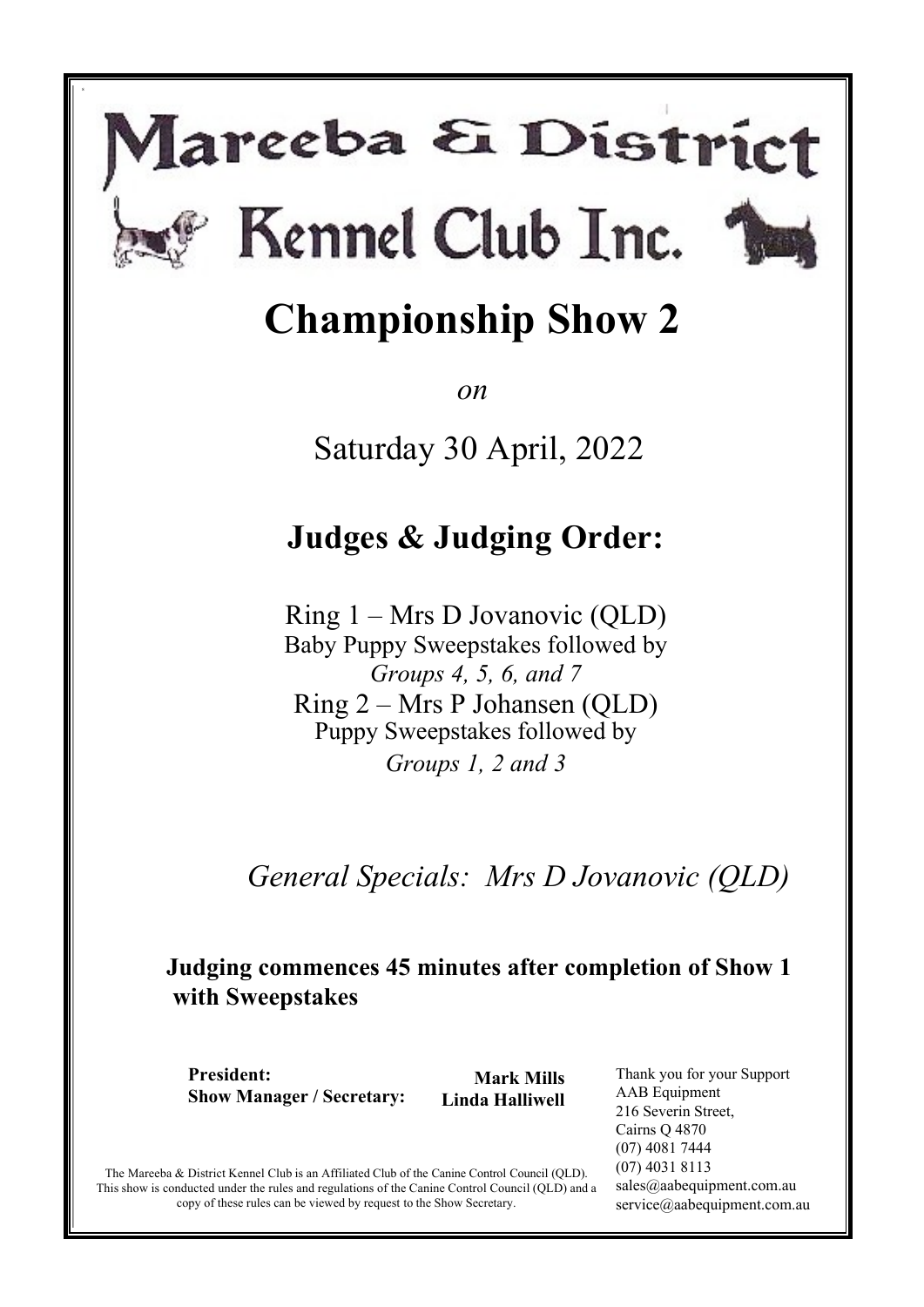### **Baby Puppy Sweepstakes - Judge: Mrs Dianne Jovanovic (QLD)**

| 1st | 47                                                  | 2nd | 9 | 3rd | 119                                                                   |                                        |
|-----|-----------------------------------------------------|-----|---|-----|-----------------------------------------------------------------------|----------------------------------------|
| 149 |                                                     |     |   |     | Pitcher, T: EVOQUE SIR CHOCOLATE RIPPLE 4100364002 17-11-2021         | Poodle (Toy)                           |
| 119 |                                                     |     |   |     | Taylor, C: NORTHENSTARR FURST LOVE 4100366081 08-01-2022              | Dogue de Bordeaux                      |
| 93  |                                                     |     |   |     | Shaw, J: QDOS MILLAA MILLAA TOOTSIE 2100575206 21-11-2021             | Australian Kelpie                      |
| 84  |                                                     |     |   |     | West/Cooney: BONDESTIN FASHION AND FAME 4100366243 31-12-2021         | <b>Petit Basset Griffon</b><br>Vendeen |
| 78  |                                                     |     |   |     | Heritage, M: SETTERUP MUTTERING N MUMBLING (AI) 2100580973 30-01-2022 | Afghan Hound                           |
| 65  |                                                     |     |   |     | Dixon, A: BEACHSPRINGS BETTY BEA 4100366692 27-12-2021                | English Springer<br>Spaniel            |
| 62  | Dixon, A: LARONA UNDER FIRE 4100366630 13-12-2021   |     |   |     |                                                                       | English Springer<br>Spaniel            |
| 47  |                                                     |     |   |     | Mills, S, M & B: CLAYCO COLOUR ME BAD 9100012765 01-01-2022           | Fox Terrier (Smooth)                   |
| 16  |                                                     |     |   |     | Grimes, D: GALIG BLONDE BOMBSHELL 4100366421 30-12-2021               | Italian Greyhound                      |
| 13  |                                                     |     |   |     | Grimes, D: KOSMOS BLACK TIE AFFAIR 8010007440 14-12-2021              | Italian Greyhound                      |
| 10  | Stone, R & T: HASHKI TSIMIKAS 2100579006 25-01-2022 |     |   |     |                                                                       | Havanese                               |
| 9   | Stone, R & T: HASHKI SALAH 2100579013 23-01-2022    |     |   |     |                                                                       | Havanese                               |
|     |                                                     |     |   |     |                                                                       |                                        |

### **Puppy Sweepstakes - Judge: Mrs Patrice Johansen (QLD)**

| 86  |                                                      |     |    |     | Webster, A & S: CHILOLO BM GOLD DUST WOMAN (AI) 4100358772 14-07-2021 | Rhodesian Ridgeback                  |
|-----|------------------------------------------------------|-----|----|-----|-----------------------------------------------------------------------|--------------------------------------|
| 96  |                                                      |     |    |     | Cunningham/Hardcastle: COMEBY MASTER OF ALL 4100361856 03-09-2021     | Australian Shepherd                  |
| 98  |                                                      |     |    |     | Hardcastle, E: TRUBLUMATE LITTLE BIT OF MAGIC 4100358714 30-06-2021   | Australian Shepherd                  |
| 99  |                                                      |     |    |     | Risdale, M: CUMBYDENE BAILEYANA 4100353377 22-05-2021                 | Australian Stumpy Tail<br>Cattle Dog |
| 155 | Kersevani, L: FOLKVAR CALAVERA 4100363244 30-10-2021 |     |    |     |                                                                       | Xoloitzcuintle<br>Standard           |
| 1st | 98                                                   | 2nd | 86 | 3rd | 155                                                                   |                                      |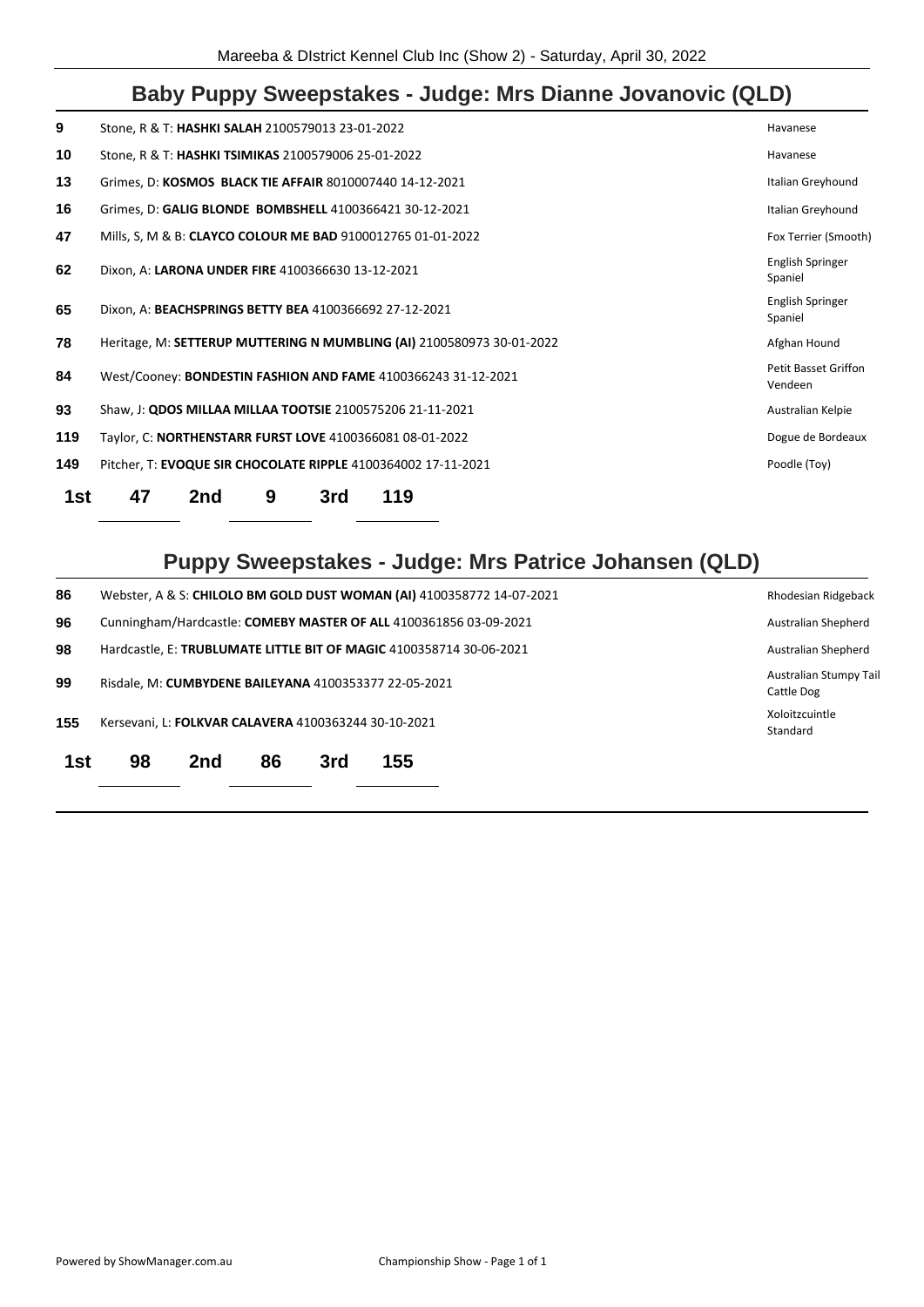| <b>Group 1 - Toy Group</b>                                                                                                     | Ch            | 11                                    | Pts | 7               | Res                      | 12                                                                                                            |
|--------------------------------------------------------------------------------------------------------------------------------|---------------|---------------------------------------|-----|-----------------|--------------------------|---------------------------------------------------------------------------------------------------------------|
| 2 - Mrs Patrice Johansen (QLD)                                                                                                 | <b>BOB</b>    | 8 Dog                                 | Pts | 8               |                          | R/Up 11 Bitch                                                                                                 |
| <b>Start Time:</b>                                                                                                             |               |                                       |     |                 | <b>Italian Greyhound</b> |                                                                                                               |
| <b>Bichon Frise</b>                                                                                                            |               | Class 1 - Baby Puppy Dog              |     |                 |                          |                                                                                                               |
| <b>Class 5 - Intermediate Dog</b><br>1<br>Waszkiewicz, I: CH. POUDRETTE JABEAU 4100328163 14-                                  | 13<br>1st     |                                       |     |                 |                          | Grimes, D: KOSMOS BLACK TIE AFFAIR 8010007440 14-12-<br>2021: Aust Ch Galig Tart In A Tux - Kosmos Arabesque  |
| 09-2019: Ch Poudrette Charlies Pride - Ch Pinefield<br>$1st*$                                                                  |               | <b>Class 10 - Australian Bred Dog</b> |     |                 |                          |                                                                                                               |
| Shantillylace                                                                                                                  | 14            |                                       |     |                 |                          | Grimes, D: FOSCHIA VIOLA MY BLUE HEAVAN 4100330467                                                            |
| 6<br>1<br>Pts<br>Ch<br>Class 3a - Puppy Bitch                                                                                  | $1st*$        | Ch Funhound Heaven Sent               |     |                 |                          | 18-12-2019: Aust Ch Furperson Bringer Of The Light - Aust                                                     |
| $\overline{2}$<br>Waszkiewicz, I: EASTVALANNA LADY SHAKIRA 4100354421                                                          |               | Class 11 - Open Dog                   |     |                 |                          |                                                                                                               |
| 17-05-2021: Ch Poudrette Lord Loxley - Jjoyau Just In Love<br>$1st*$<br>Imp Nz                                                 | 15<br>1st     | Forum Romanum (Imp Pol)               |     |                 |                          | Dixon, A & T: FURPERSON THRUTHE LOOKINGGLASS<br>4100300733 21-11-2017: Furperson Tipsy Turvy - Glaucia        |
| $\mathbf{2}$<br>Pts<br>6<br>Сh                                                                                                 | Ch            | 15                                    | Pts | 7               | Res                      | 14                                                                                                            |
| $\overline{\mathbf{r}}$<br>2 Bitch<br>1 Dog<br>Pts<br>R/Up<br><b>BOB</b>                                                       |               | Class 1a - Baby Puppy Bitch           |     |                 |                          |                                                                                                               |
| <b>Cavalier King Charles Spaniel</b>                                                                                           | 16            |                                       |     |                 |                          | Grimes, D: GALIG BLONDE BOMBSHELL 4100366421 30-                                                              |
| <b>Class 9 - State Bred Dog</b>                                                                                                | $1st*$        |                                       |     |                 |                          | 12-2021: Foschiaviola Seers Vision - Galig Endless Emotions                                                   |
| 3<br>Lazzarich, A: AUST CH.TRYRICH I AM THE WANDERER                                                                           |               | Class 4a - Junior Bitch               |     |                 |                          |                                                                                                               |
| 4100318292 18-01-2019: Touch O'magic From Droleus -<br>$1st*$<br><b>Tryrich Mistress Tui</b>                                   | 17            |                                       |     |                 |                          | Dixon, A & T: TRYRICH IRISH EYES ARE SMILIN 4100352033                                                        |
| Class 11 - Open Dog                                                                                                            | $1st^*$       | Zanbellia Raindrops On Roses          |     |                 |                          | 17-03-2021: Aust.Ch Samutra Jt Nickodemous - Aust Ch.                                                         |
| 4<br>Perkiss, T & K: CH TIKIMI THE POWER N THE PASSION                                                                         |               | Class 5a - Intermediate Bitch         |     |                 |                          |                                                                                                               |
| 2100449982 30-03-2016: Ch Edenridge Power Of One -<br>$1st*$<br><b>Edenridge Flirting With Fire</b>                            | 18            |                                       |     |                 |                          | Grimes, D: FOSCHIA VIOLA LILLA PORTIA 4100341596 26-                                                          |
| 5<br>Williams, P: CH KASPYAN LORD THOWRA 4100303389 16-                                                                        | $1st*$        | Funhund Heaven Sent                   |     |                 |                          | 08-2020: Aust Ch Furperson Bringer Of The Light - Aust Ch                                                     |
| 02-2018: Moonvale Anton - Ch Dunsfold Tutaia<br>2nd                                                                            | 19            |                                       |     |                 |                          | Lazzarich. A: TRYRICH FOUR WHITE SOCKS 4100340193 15                                                          |
| 8<br>3<br>Ch<br>4<br>Pts<br>Res                                                                                                | Absent        | Raindrops On Roses                    |     |                 |                          | 07-2020: Ch.Samitra Jt Nickodemus - Ch.Zanbellia                                                              |
| Class 2a - Minor Puppy Bitch                                                                                                   |               | Class 9a - State Bred Bitch           |     |                 |                          |                                                                                                               |
| Williams, P: KASPYAN TANNA IM COOL 4100361401 29-08-<br>6<br>2021: Kabob Cool Enuff - Ch Kaspyan Drivin Miss Daisy<br>$1st*$   | 20<br>2nd     | Ch Funhound Heaven Sent               |     |                 |                          | Grimes, D: FOSCHIA VIOLA ROSASERIPHINA 4100330466<br>18-12-2019: Aust Chfurperson Bringer Of The Light - Aust |
| Class 3a - Puppy Bitch                                                                                                         | 21            |                                       |     |                 |                          | Mulholland/Elliott-Dixon: FUNHUND RIDIKS MAGICAL                                                              |
| 7<br>Williams, P: KASPYAN LOLA ON THE ICE 4100361402 29-08-<br>2021: Kabob Cool Enuff - Ch Kaspyan Drivin Miss Daisy<br>$1st*$ | $1st*$        | - Samurtra Stardust Dusty             |     |                 |                          | MASQUE 4100341439 01-09-2020: Ch Shantiah All Fired Up                                                        |
| 7<br>7<br>6<br>Res<br>Pts                                                                                                      | 22            | Class 11a - Open Bitch                |     |                 |                          | Elliott-Dixon, T: AUST. CH.FUNHUND SOLAR ECCLIPS                                                              |
| Ch<br>3 Dog<br>4 Dog<br>10<br>Pts<br>R/Up<br><b>BOB</b>                                                                        | $1st^*$       |                                       |     |                 |                          | 4100317874 24-01-2019: Aust.Ch Furperson For                                                                  |
|                                                                                                                                | 23            |                                       |     |                 |                          | Romanums Delight - Aust. Ch Furperson Angel Dust<br>Grimes, D: FOSCHIA VIOLA DIVA ANGELICA 4100330468         |
| <b>Havanese</b><br>Class 9 - State Bred Dog                                                                                    | 2nd           | Ch Funhound Heaven Sent               |     |                 |                          | 18-12-2019: Aust Ch Furperson Bringer Of The Light - Aust                                                     |
| 8<br>Henderson, A: CH KARAJULE JASPER MAGIC 4100329820<br>09-11-2019: Ch Seasidepak Our Boy Bundy - Ch Terrabella              | Ch            | 21                                    | Pts | 11              | <b>Res</b>               | 22                                                                                                            |
| $1st^*$<br>Maggie May                                                                                                          |               | BOB 21 Bitch Pts                      |     | 13              |                          | R/Up 22 Bitch                                                                                                 |
| 8<br>6<br>Pts<br>Ch                                                                                                            |               |                                       |     | <b>Lowchen</b>  |                          |                                                                                                               |
| Class 1a - Baby Puppy Bitch                                                                                                    |               | Class 1 - Baby Puppy Dog              |     |                 |                          |                                                                                                               |
| 9<br>Stone, R & T: HASHKI SALAH 2100579013 23-01-2022: Sup.<br>Ch. Auskrest Elusive Effect - Kalville Sweet Love<br>$1st*$     | 24<br>$1st^*$ | Roar                                  |     |                 |                          | Darling, F: PACEAWAY DANCE IN THE ROAR 4100366437<br>27-12-2021: Paceaway Riverdance - Trisdacec Angel In The |
| 10<br>Stone, R & T: HASHKI TSIMIKAS 2100579006 25-01-2022:<br>Ch. Hashki Turn The Tables - Ch. Hashki New Girl In Town         |               | Class 10a - Australian Bred Bitch     |     |                 |                          |                                                                                                               |
| 2nd                                                                                                                            | 25            |                                       |     |                 |                          | Graham, B & W: SUP CH. PACEAWAY PARTIDANCE                                                                    |
| Class 5a - Intermediate Bitch                                                                                                  | $1st^*$       | Paceaway All That Sparkles            |     |                 |                          | 4100302935 18-01-2018: Ch Paceaway Jax Lantern - Ch                                                           |
| Henderson, A: KARAJULE SWEET OREO 4100329745 06-11-<br>11                                                                      |               | BOB-Ch 25 Bitch Pts                   |     |                 | 6                        |                                                                                                               |
| 2019: Ch Seasidepak Our Boy Bundy - Ch Terrabella Kimba<br>$1st^*$                                                             |               |                                       |     |                 |                          |                                                                                                               |
| Class 10a - Australian Bred Bitch                                                                                              |               |                                       |     | <b>Papillon</b> |                          |                                                                                                               |
| 12<br>Henderson, A: KARAJULE SWEET TOFFEE 4100329744 06-<br>11-2019: Ch Seasidepak Our Boy Bundy - Ch Terrabella               | 26            | Class 2a - Minor Puppy Bitch          |     |                 |                          |                                                                                                               |
| $1st*$                                                                                                                         |               |                                       |     |                 |                          | Driemel, S & K: KARSTALEE GIRLS GOT RHYTHM                                                                    |

11-2019: Ch Seasidepak Our Boy Bundy - Ch Terrabella 1st<sup>\*</sup> <sup>11-201</sup><br>Kimba

# 4100362080 01-10-2021: Ch Bodebi Rhythm N Goodvibes (Imp Uk) - Jayjess Feather In The Wind **1st\***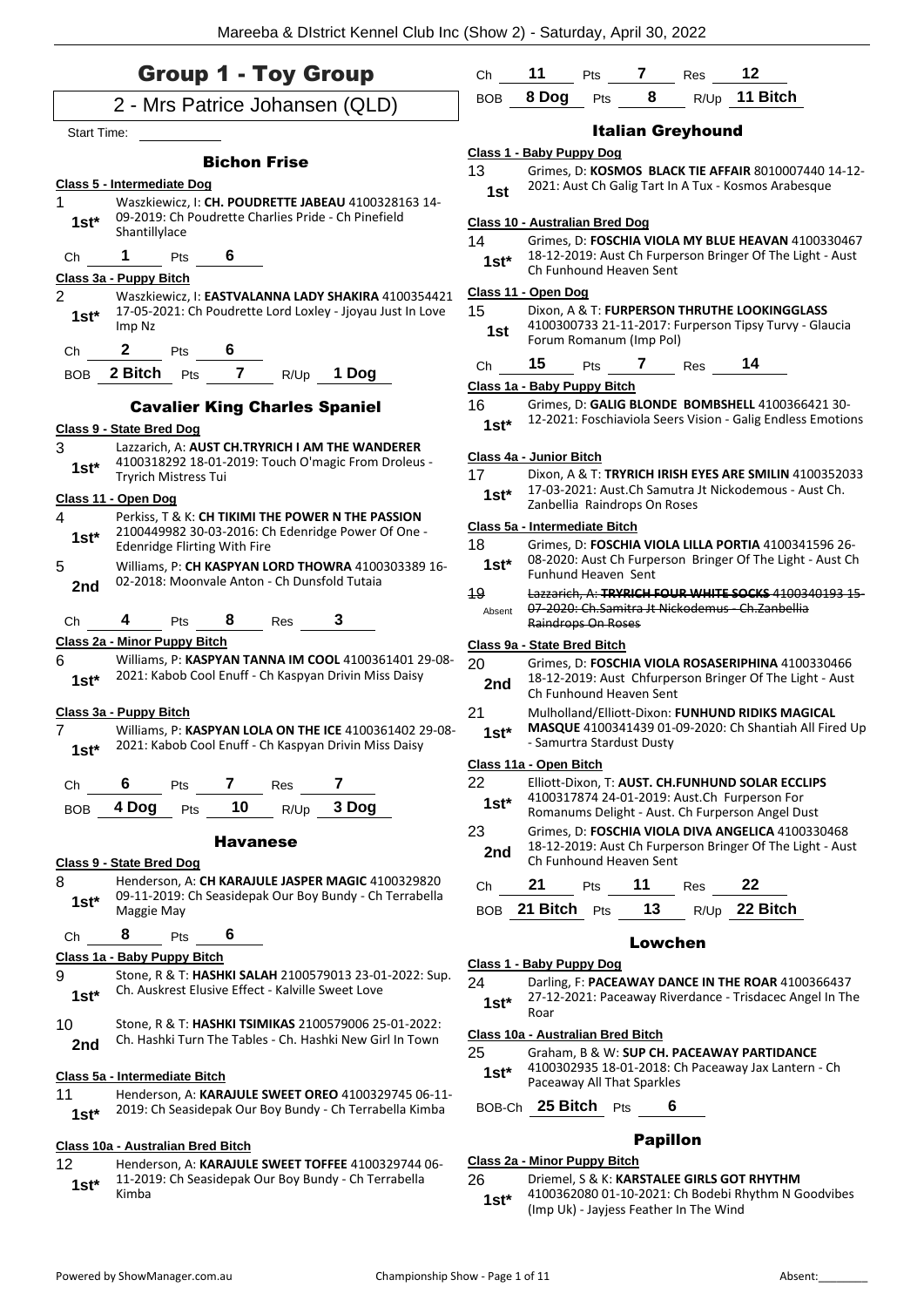### **Class 9a - State Bred Bitch** 27 Driemel/Stewart-Cook: **GOODVIBES SHES GOT THE LOOK**

4100329806 24-11-2019: Gr. Ch. Jaroma Glen Egin (Imp Uk) - Ch. Sailoz Angels On The Moon **1st\*** BOB-Ch **26 Bitch** Pts **7** R/Up-Res **27 Bitch** Pomeranian

### **Class 5 - Intermediate Dog**

28 Bauer/Abraham/Walsh: **AUS CH POMQUEST UNDER SIEGE** 4100334514 28-01-2020: Sup.Ch. Pomquest Y So Serious - **1st**\* 4100334514 28-01-2020: Sup.Ch. Pomquest Wildest Dreams

### **Class 1a - Baby Puppy Bitch**

29 Bauer, E: **DREAMFOREVER POT O SPICE** 4100365616 21-11- 2021: Ch. Dreamforever Pot O Cash - Ch. Dreamforever **1st**\* <sup>2021: Ch. D</sup><br>Pash N Pop

BOB-Ch **28 Dog** Pts **6**

#### Pug

### **Class 4 - Junior Dog**

30 Payne, J: **HOOMEE WORTH THE WAIT** 2100559138 08-02- 2021: Nulkaba Humphrey Bogart - Hoomee Beautiful In Black Absent

#### **Class 9 - State Bred Dog**

31 Ohl, T: **TRANABBY EYE OF THE TIGER** 4100308196 02-06- Absent 2018: Saxten Tigers Eye - Ch. Tranabby Opals N Pearls



### **Class 3a - Puppy Bitch**

32 Johnson, C: **ANYANG LA STUPENDA** 4100356692 13-05- 1st\* 2021: Ch. Anyang The Scribbler - Anyang Dicey Riley

### **Class 5a - Intermediate Bitch**

33 Borzi, K: **CH. CHINDARA DAISYPETAL PICKIN** 4100328766 10-10-2019: Ch Pandanlamo Petitt Monsieur - Ch Openova **1st**\* <sup>10-10-2019: Ch Pand<br>Charismatic Charlise</sup>

### **Class 11a - Open Bitch**

- 34 Payne, J: **HOOMEE HIDE AND SEEK** 2100559435 09-02- 2021: Nulkaba Humphrey Bogart - Walthorn I Dont Deny It **1st\***
- Ch **33** Pts **8** Res **32**
- BOB **33 Bitch** Pts **8** R/Up **32 Bitch**

#### **Class 18a - Neuter Bitch**

35 Payne, J: **CH NEUT AUST CH LERILLA CLASS IN CLOVER** 4100291867 18-05-2017: Lerilla Mighty Sambo - Lerilla Wandering Tupperance **1st\***

BNOB **35 Bitch** Pts **6** R/Up-Res

### Russian Toy (Russkiy Toy) (Long Haired)

### **Class 4 - Junior Dog**

- 36 Guntendorfer, C: **LUXURYTOYPAW BABYLON** 4100352720 08-03-2021: Sk. Jr Ch. Au Ch. Navigator Betelgeize - 1st<sup>\*</sup> U<sup>8-03-2021: Sk. Jr Ch. P<br>Luxurytoypaw Quiarah</sup> Ch **36** Pts **6 Class 11a - Open Bitch** 37 Guntendorfer, C: **AUT.JR CH. SVK.CH. BEST REALITY OF**
- **AMAZING AUSTRIA** OHZB/RTOL110 30-07-2018: Ee.Jr Ch. Ltu. Ch Ltu. Jr Ch. Lva.Ch. Napoleon Iz Doma Gryoz - Hun.Ch. Lux.Jr Ch. Svk.Ch. Vdh. Ch. Esenija Vom Grand-Toy **1st\***

```
Ch 37 Pts 6
```

```
BOB 37 Bitch Pts 7 R/Up 36 Dog
```
### Russian Toy (Russkiy Toy) (Smooth Haired)

### **Class 3 - Puppy Dog**

38 Guntendorfer, C: **FRENCHBARONE NAKOTA** 5100126702 04-07-2021: Luxurytoypaw Pirate - Havnlee Gift Of Glory **1st\***

### Ch **38** Pts **6**

**Class 5a - Intermediate Bitch**

39 Guntendorfer, C: **LUXURYTOYPAW TRINITY** 4100328930 24-09-2019: Luxurytoypaw Lexus - Viva La Diva **1st\***

Ch **39** Pts **6**

BOB **39 Bitch** Pts **7** R/Up **38 Dog**

### Group 1 - Specials

| Best            | 25 | Lowchen                                                                                   |
|-----------------|----|-------------------------------------------------------------------------------------------|
| Pts: 25         |    | Graham, B & W: SUP CH. PACEAWAY PARTIDANCE                                                |
| R/Up<br>Pts: 15 | 21 | Italian Greyhound<br>Mulholland/Elliott-Dixon: Funhund Ridiks Magical Masque              |
| <b>Baby</b>     | 24 | Lowchen<br>Darling, F: PACEAWAY DANCE IN THE ROAR                                         |
| Minor           | 26 | <b>Papillon</b><br>Driemel, S & K: Karstalee Girls Got Rhythm                             |
| <b>Puppy</b>    | 32 | Pug<br>Johnson, C: Anyang La Stupenda                                                     |
| Junior          | 17 | <b>Italian Greyhound</b><br>Dixon, A & T: Tryrich Irish eyes are smilin                   |
| <b>Inter</b>    | 1  | <b>Bichon Frise</b><br>Waszkiewicz, I: Ch. Poudrette Jabeau                               |
| <b>State Br</b> | 21 | <b>Italian Greyhound</b><br>Mulholland/Elliott-Dixon: Funhund Ridiks Magical Masque       |
| Aus Br          | 25 | Lowchen<br>Graham, B & W: SUP CH. PACEAWAY PARTIDANCE                                     |
| Open            | 4  | <b>Cavalier King Charles Spaniel</b><br>Perkiss, T & K: CH Tikimi The Power N The Passion |
|                 |    | <b>Neuter</b>                                                                             |
| Best<br>Pts: 6  | 35 | Pug<br>Payne, J: Ch Neut Aust Ch Lerilla Class in Clover                                  |
| R/Up            |    |                                                                                           |
| Finish          |    | Absent<br>3                                                                               |

### Group 2 - Terrier Group

2 - Mrs Patrice Johansen (QLD)

Start Time:

### American Staffordshire Terrier

### **Class 10 - Australian Bred Dog**

The Clock

40 McKay, J: **CH. DINAMYTE LET THE PARTY BEGIN (AI)** 4100322315 20-06-2019: Am.Ch.Am.Gr.Ch.Pl.Roadhouse's Life Of The Party Am. Ca. (Usa) - Sup. Ch. Dinamyte Stop **1st\***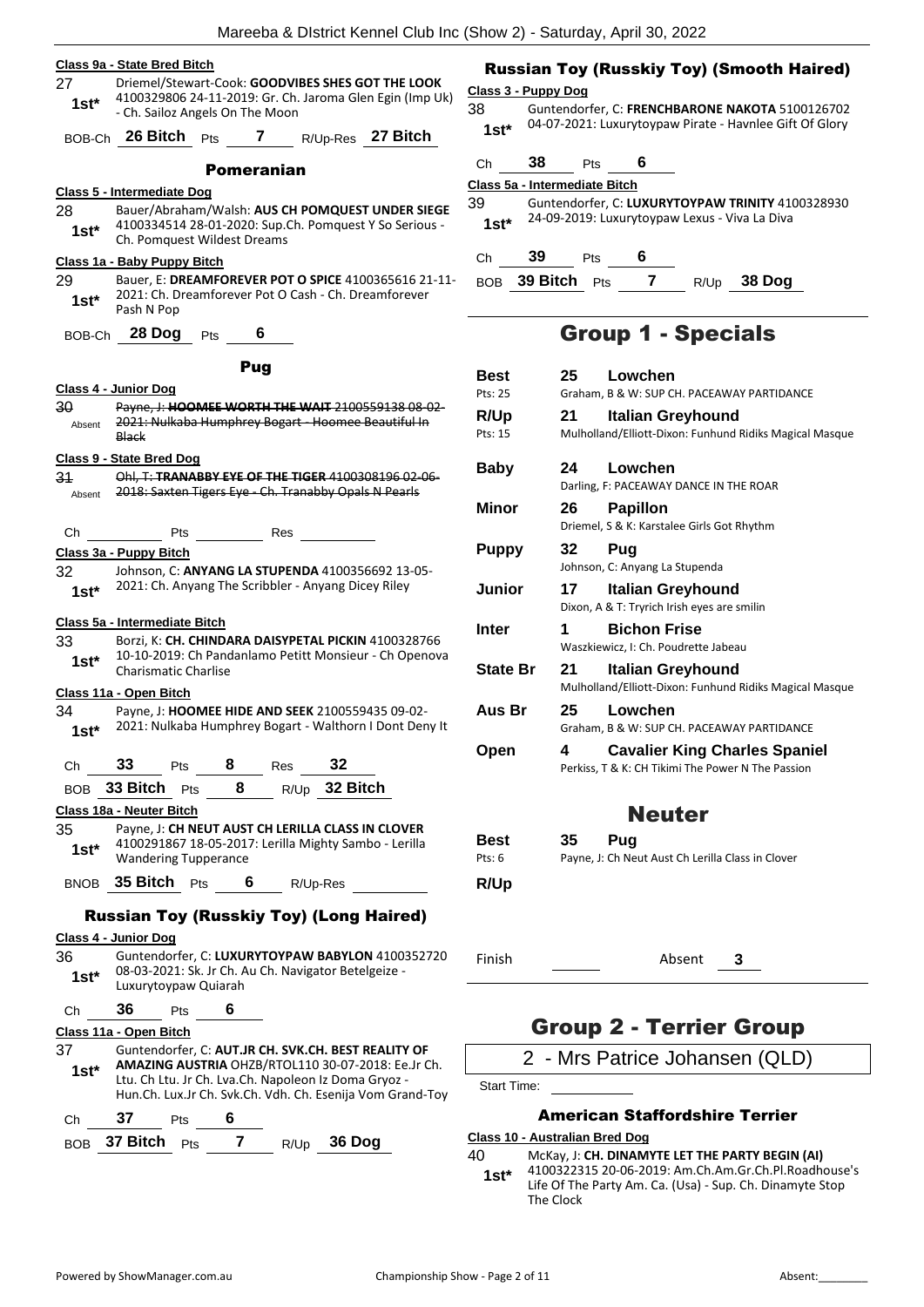|                | 40                                | <b>Pts</b>                 | 6 |                                                                                                                   |                                       |                    | <b>Group 2 - Special</b>                                                   |        |              |
|----------------|-----------------------------------|----------------------------|---|-------------------------------------------------------------------------------------------------------------------|---------------------------------------|--------------------|----------------------------------------------------------------------------|--------|--------------|
|                | Class 3a - Puppy Bitch            |                            |   |                                                                                                                   |                                       |                    |                                                                            |        |              |
| 41             |                                   |                            |   | McKay, J: DINAMYTE THE QUEENS GAMBIT 4100359001                                                                   | Best                                  | 46                 | <b>Fox Terrier (Smooth)</b>                                                |        |              |
| $1st*$         |                                   | Dinamyte Stop The Clock    |   | 26-07-2021: Gr. Ch. Hotashell Heir To The Throne - Sup. Ch.                                                       | Pts: 12                               |                    | Mills, S, M, B: CLAYCO RATTLED TO BON                                      |        |              |
|                |                                   |                            |   |                                                                                                                   | R/Up                                  | 43                 | <b>Bull Terrier (Miniatur</b>                                              |        |              |
| Ch             | 41                                | Pts                        | 6 |                                                                                                                   | Pts: 7                                |                    | Barnwell/Hellsten: Kahmins Double Brig                                     |        |              |
| <b>BOB</b>     | 40 Dog Pts                        |                            | 7 | R/Up 41 Bitch                                                                                                     |                                       |                    |                                                                            |        |              |
|                |                                   |                            |   | <b>Bull Terrier (Miniature)</b>                                                                                   | <b>Baby</b>                           | 47                 | <b>Fox Terrier (Smooth)</b><br>Mills, S, M & B: CLAYCO COLOUR ME BA        |        |              |
|                | Class 3a - Puppy Bitch            |                            |   |                                                                                                                   | <b>Puppy</b>                          | 41                 | <b>American Staffordsh</b>                                                 |        |              |
| 42             |                                   |                            |   | Growden, L: AELFHERE DEVILS VOODOO (AI) 2100571481                                                                |                                       |                    | McKay, J: Dinamyte The Queens Gambit                                       |        |              |
| Absent         |                                   | Aelfhere Dark Angel        |   | 27 07 2021: Uk Ch Dofro Stormbreaker Warbonnet-                                                                   | Junior                                | 43                 | <b>Bull Terrier (Miniatur</b>                                              |        |              |
|                | <b>Class 4a - Junior Bitch</b>    |                            |   |                                                                                                                   |                                       |                    | Barnwell/Hellsten: Kahmins Double Brig                                     |        |              |
| 43             |                                   |                            |   | Barnwell/Hellsten: KAHMINS DOUBLE BRIGHT 3100420518                                                               | Inter                                 | 46                 | <b>Fox Terrier (Smooth)</b>                                                |        |              |
| $1st*$         |                                   |                            |   | 15-11-2020: Alcaneeka Hungry Tiger - Kahmins Double Take                                                          |                                       |                    | Mills, S, M, B: CLAYCO RATTLED TO BON                                      |        |              |
|                |                                   |                            |   |                                                                                                                   | <b>State Br</b>                       | 49                 | <b>Staffordshire Bull Te</b>                                               |        |              |
| 44             |                                   |                            |   | Brazier, S: IFDAWN INCY JAMAICA SOULREBEL 4100351802<br>12-03-2021: Chrysaliss Shotgun Romance - Ch.Ifdawn Incy   |                                       |                    | Albrecht. D: SADDLESTAFF STORY TELLE                                       |        |              |
| 2nd            | Jamaica                           |                            |   |                                                                                                                   | Aus Br                                | 40                 | <b>American Staffordsh</b>                                                 |        |              |
| BOB-Ch         |                                   | <b>43 Bitch</b> $P$ ts     |   | 7 R/Up-Res 44 Bitch                                                                                               |                                       |                    | McKay, J: Ch. Dinamyte Let The Party Be                                    |        |              |
|                | Class 18a - Neuter Bitch          |                            |   |                                                                                                                   | Open                                  | 48                 | <b>Staffordshire Bull Te</b>                                               |        |              |
| 45             |                                   |                            |   | Brazier, S: AUST. CH.IFDAWN INCY RED GINGER                                                                       |                                       |                    | Albrecht, D: CH SADDLESTAFF LUCKY PH                                       |        |              |
| $1st*$         |                                   | Speiread Queen Monroe      |   | 4100262147 28-07-2015: Ch. Dabews Wee Edward - Ch.                                                                |                                       |                    |                                                                            |        |              |
|                |                                   |                            |   | 45 Bitch Pts 6 R/Up-Res                                                                                           |                                       |                    | <b>Neuter</b>                                                              |        |              |
| <b>BNOB</b>    |                                   |                            |   |                                                                                                                   | <b>Best</b>                           | 45                 | <b>Bull Terrier (Miniatur</b>                                              |        |              |
|                |                                   |                            |   | <b>Fox Terrier (Smooth)</b>                                                                                       | Pts: 7                                |                    | Brazier, S: Aust. Ch.Ifdawn Incy Red Gin                                   |        |              |
|                | Class 5 - Intermediate Dog        |                            |   |                                                                                                                   | R/Up                                  | 51                 | <b>Staffordshire Bull Te</b>                                               |        |              |
| 46             |                                   |                            |   | Mills, S, M, B: CLAYCO RATTLED TO BONE 9100012331 31-                                                             |                                       |                    | Ryan, R & E: Ch. Sezanuff The Devils Tea                                   |        |              |
| $1st*$         |                                   | Clayco Liberty Wonder      |   | 08-2020: Am Gr Sup Ch Clayco High Mtn Rattlin Bones - Ch                                                          |                                       |                    |                                                                            |        |              |
|                | Class 1a - Baby Puppy Bitch       |                            |   |                                                                                                                   | Finish                                |                    |                                                                            | Absent | $\mathbf{2}$ |
| 47             |                                   |                            |   | Mills, S, M & B: CLAYCO COLOUR ME BAD 9100012765 01-                                                              |                                       |                    |                                                                            |        |              |
| $1st*$         |                                   |                            |   | 01-2022: Am. Gr. Ch. Sup. Ch. Clayco High Mtn Rattlin<br>Bones - Clayco Red Colours Of Fall At High Mtn (Imp Usa) |                                       |                    |                                                                            |        |              |
|                |                                   |                            | 6 |                                                                                                                   |                                       |                    | Group 3 - Gundog G                                                         |        |              |
| BOB-Ch         | 46 Dog                            | Pts                        |   |                                                                                                                   |                                       |                    |                                                                            |        |              |
|                |                                   |                            |   |                                                                                                                   |                                       |                    |                                                                            |        |              |
|                |                                   |                            |   | <b>Staffordshire Bull Terrier</b>                                                                                 |                                       |                    | 2 - Mrs Patrice Johansen (                                                 |        |              |
|                | Class 11 - Open Dog               |                            |   |                                                                                                                   | Start Time:                           |                    |                                                                            |        |              |
|                |                                   |                            |   | Albrecht, D: CH SADDLESTAFF LUCKY PHIL 4100330454 23-                                                             |                                       |                    | <b>Cocker Spaniel</b>                                                      |        |              |
| $1st*$         | <b>Black Betty</b>                |                            |   | 11-2019: Sup.Ch.Castlebar Rise N Shine - Ch.Saddlestaff                                                           | Class 1 - Baby Puppy Dog              |                    |                                                                            |        |              |
|                |                                   |                            |   |                                                                                                                   | 52                                    |                    | Burke, D: MACDOLLY IF BY CHANCE 4100                                       |        |              |
| Ch             | 48                                | Pts                        | 6 |                                                                                                                   | $1st*$                                |                    | 2021: Sup.Ch. Asuare Always Dockit - Ch                                    |        |              |
|                | Class 9a - State Bred Bitch       |                            |   | Albrecht, D: SADDLESTAFF STORY TELLER 4100346541 05-                                                              |                                       | Fromnorthernlights |                                                                            |        |              |
| $1st^*$        |                                   |                            |   | 12-2020: Irl.Ch.Uk.Ch Zakstaff Whats The Story At Molru -                                                         | Class 5 - Intermediate Dog<br>53      |                    | Tinsey, T: BALLYORAN THE ART OF GRAC                                       |        |              |
|                |                                   | Ch.Saddlestaff Black Betty |   |                                                                                                                   | 1st                                   |                    | 07-2019: Ch. Bencleuch Binet (Imp Uk) -                                    |        |              |
|                | Class 10a - Australian Bred Bitch |                            |   |                                                                                                                   |                                       | Seduction          |                                                                            |        |              |
| Absent         |                                   |                            |   | Albrecht, D: CH SADDLESTAFF BLACK BETTY 4100289240<br>10-03-2017: Sup Ch Gemra Sink Th Ink - Sup Ch Neut Ch       | Class 9 - State Bred Dog              |                    |                                                                            |        |              |
|                |                                   | Gemra Witchy Woman         |   |                                                                                                                   | 54                                    |                    | Burke, D: CH MACDOLLY REMEMBER TH<br>4100337718 07-06-2020: Ch Royoni Back |        |              |
| Ch             | 49                                |                            |   | Pts 6 Res                                                                                                         | $1st^*$                               |                    | Asuare Cant Keep A Secret                                                  |        |              |
| BOB            |                                   |                            |   | 49 Bitch Pts 7 R/Up 48 Dog                                                                                        | <b>Class 10 - Australian Bred Dog</b> |                    |                                                                            |        |              |
| 48<br>49<br>50 | Class 18a - Neuter Bitch          |                            |   |                                                                                                                   | 55                                    |                    | Burke, D: CH MACDOLLY TIME TO KEEP S                                       |        |              |
|                |                                   |                            |   | Ryan, R & E: CH. SEZANUFF THE DEVILS TEARDROP                                                                     | $1st*$                                |                    | 4100337724 07-06-2020: Ch Royoni Back<br>Asuare Cant Keep A Secret         |        |              |
| $1st^*$        |                                   | Sezanuff Ice An Fire       |   | 4100292983 09-06-2017: Ch. Swanky Heavily Armed (Ai) -                                                            | 54<br>Ch                              | Pts                | 8                                                                          | Res    | 55           |
| 51             |                                   |                            |   |                                                                                                                   | Class 4a - Junior Bitch               |                    |                                                                            |        |              |
|                |                                   |                            |   | BNOB 51 Bitch Pts 6 R/Up-Res                                                                                      | 56                                    |                    | Davies, T: MACDOLLY MOVING PICTURE                                         |        |              |

### ials

| Best            | 46<br><b>FOX Terrier (SMOOTH)</b>                                                              |
|-----------------|------------------------------------------------------------------------------------------------|
| Pts: 12         | Mills, S, M, B: CLAYCO RATTLED TO BONE                                                         |
| R/Up            | <b>Bull Terrier (Miniature)</b><br>43                                                          |
| Pts: 7          | Barnwell/Hellsten: Kahmins Double Bright                                                       |
| Baby            | <b>Fox Terrier (Smooth)</b><br>47                                                              |
|                 | Mills, S, M & B: CLAYCO COLOUR ME BAD                                                          |
| <b>Puppy</b>    | <b>American Staffordshire Terrier</b><br>41<br>McKay, J: Dinamyte The Queens Gambit            |
| Junior          | <b>Bull Terrier (Miniature)</b><br>43<br>Barnwell/Hellsten: Kahmins Double Bright              |
| <b>Inter</b>    | <b>Fox Terrier (Smooth)</b><br>46<br>Mills, S, M, B: CLAYCO RATTLED TO BONE                    |
| <b>State Br</b> | <b>Staffordshire Bull Terrier</b><br>49<br>Albrecht, D: SADDLESTAFF STORY TELLER               |
| Aus Br          | <b>American Staffordshire Terrier</b><br>40<br>McKay, J: Ch. Dinamyte Let The Party Begin (AI) |
| Open            | <b>Staffordshire Bull Terrier</b><br>48<br>Albrecht, D: CH SADDLESTAFF LUCKY PHIL              |
|                 | Neuter                                                                                         |
| Best            | <b>Bull Terrier (Miniature)</b><br>45                                                          |
| Pts: 7          | Brazier, S: Aust. Ch. Ifdawn Incy Red Ginger                                                   |
| R/Up            | <b>Staffordshire Bull Terrier</b><br>51                                                        |

Is Teardrop

### **Group**

en (QLD)

- 52 Burke, D: **MACDOLLY IF BY CHANCE** 4100365092 26-12-
- Ch Bonningdale

GRACE 3100396876 27k) - Taram Art Of

**R THE TIME** 

- Back In Time (Ai) Ch
- EEP SECRETS Back In Time (Ai) - Ch
- 

| .г | $-$ | . . | 75<br>__ | נכנ |
|----|-----|-----|----------|-----|
|    |     |     |          |     |

URES 4100349008 10-01-2021: Sup.Ch. Asuare Always Dockit - Ch Macdolly Every **1st**\* 01-2021: Sup.Ch.<br>Move You Make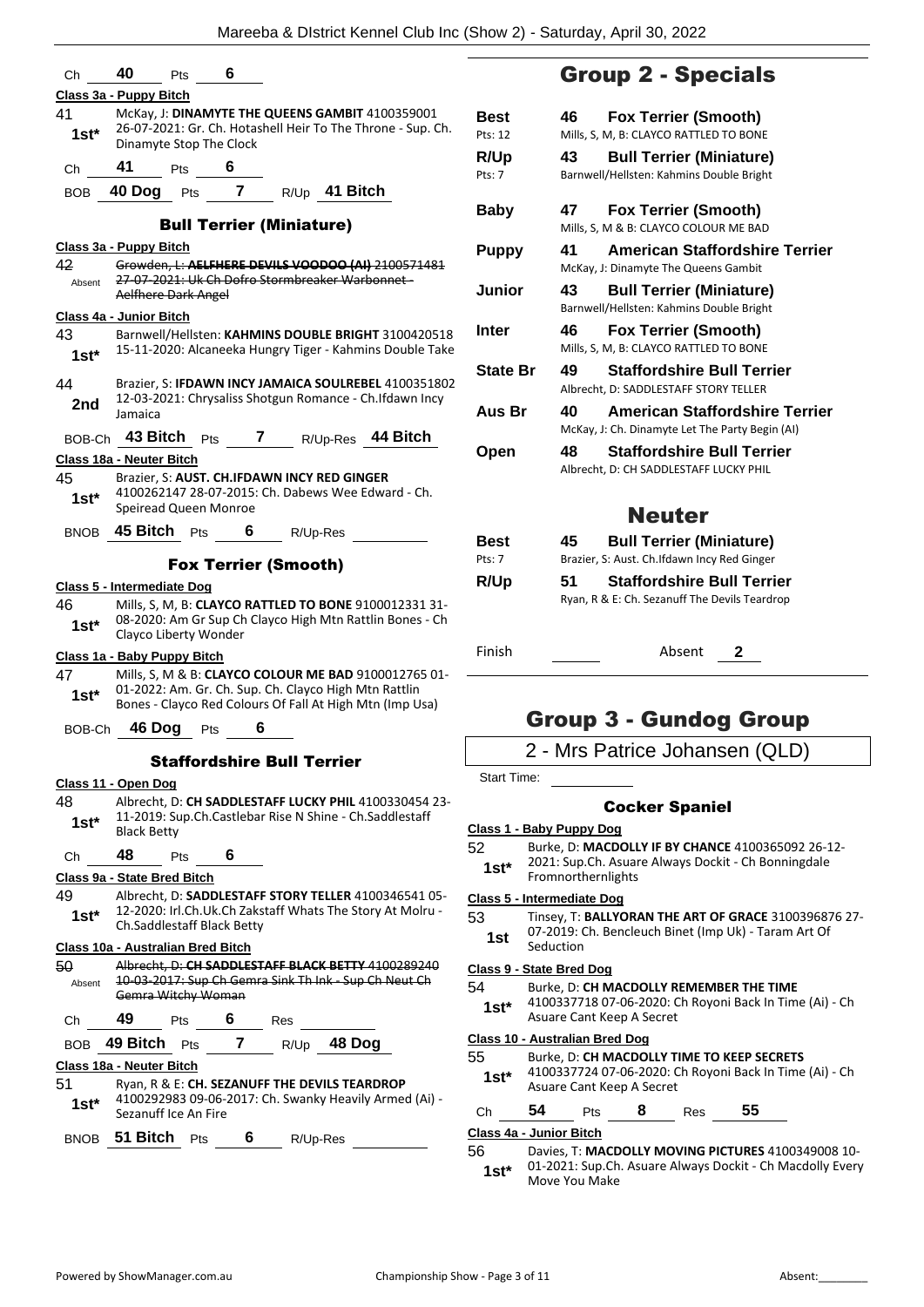**Class 5a - Intermediate Bitch** 57 Burke, D: **CH MACDOLLY CANTLET THISMOMENTEND** 4100326685 10-09-2019: Ch Royoni In My Footsteps - Sup.Ch. Macdolly Cantstopthisfeeling **1st\* Class 9a - State Bred Bitch** 58 Burke, D: **MACDOLLY GONE WITH THE WIND** 4100333228 20-02-2020: Ch Totenkopf Dutch Spirt Maker (Imp Uk) - Ch 1st 20-02-2020. CH TOLETROPI DUCTER<br>Bonningdale Fromnorthernlights **Class 11a - Open Bitch** 59 Burke, D: **MACDOLLY UDONTSPELLIT UFEELIT** 4100332931 18-02-2020: Ch Totenkopf Dutch Spirt Maker (Imp Uk) - **1st**\* 18-02-2020: Ch Tote<br>Macdolly Pepperpot Ch **59** Pts **9** Res **58** BOB **54 Dog** Pts **12** R/Up **55 Dog Class 18a - Neuter Bitch** 60 Burke, D: **NEUT.GR.CH/SUP.CH. MACDOLLY G L A M O R O U S** 4100201839 18-07-2011: Ch Winline's You're The One I Want (Imp Sweden) - Ch Macdolly Cest La Vie **1st\*** BNOB **60 Bitch** Pts **6** R/Up-Res Cocker Spaniel (American) **Class 11a - Open Bitch** 61 Brault, P: **SUNFIRE FIFTH AVENUE** 3100390705 03-04-2019: Ch Scottfree Wizard Of Wall Street (Imp Usa) - Am.Gr Ch. **1st**\* Ch. Scottfree wizard Of Wall Street (Imp Usa) - Am.Gr<br>Can.Ch. Ch. Beachstone'S All Americian Girl (Imp Usa) BOB-Ch **61 Bitch** Pts **6**

### English Springer Spaniel

#### **Class 1 - Baby Puppy Dog**

62 Dixon, A: **LARONA UNDER FIRE** 4100366630 13-12-2021: Ch Ndolge Unforgiven - Larona Skyping From A Distance **1st**

#### **Class 5 - Intermediate Dog**

|                | Class 5 - Intermediate Dog        |                    |            |                                                                                                               |
|----------------|-----------------------------------|--------------------|------------|---------------------------------------------------------------------------------------------------------------|
| 63.<br>$1st^*$ | Viking Princess (Imp Swe)         |                    |            | Ray/Yardley: AZUCROFT READY AIM FIRE 2100532193 05-<br>11-2019: Ch Azudance On The Edge Of Glory - Ch Barecho |
| 64<br>Absent   | Glory - Fraelighte Frozen Dream   |                    |            | Rudd, C: AUST CH.FRAELIGHTE SATURDAY NITE FEVER<br>4100332457 19 01 2020: Ch. Azudance On The Edge Of         |
| Ch             | 63                                | Pts $\overline{6}$ | <b>Res</b> |                                                                                                               |
|                | Class 1a - Baby Puppy Bitch       |                    |            |                                                                                                               |
| 65             |                                   |                    |            | Dixon, A: BEACHSPRINGS BETTY BEA 4100366692 27-12-                                                            |
| $1st*$         |                                   |                    |            | 2021: Kinsheran Jon Snow - Beachsprings Mary Slessor                                                          |
|                | Class 3a - Puppy Bitch            |                    |            |                                                                                                               |
| 66 —           |                                   |                    |            | Hudson, C: BEACHSPRINGS MIRRABOOKASHINING                                                                     |
| 1st*           | Beachsprings Amy Carmichael       |                    |            | 4100358375 29-07-2021: Ispy Cudgara Triphoon -                                                                |
|                | Class 4a - Junior Bitch           |                    |            |                                                                                                               |
| 67 —           |                                   |                    |            | Morrison, J: SERANDITE DANCINGS NOT A CRIME                                                                   |
| $1st^*$        | Ronevolon Hot Gossip              |                    |            | 4100351784 11-03-2021: Azucroft Ready Aim Fire -                                                              |
|                | Class 10a - Australian Bred Bitch |                    |            |                                                                                                               |
| 68<br>Absent   |                                   |                    |            | Perkiss/Ray: TIKIMI HIGH SOCIETY 2100544713 19-07-<br>2020: Asudo Well Did You Evah Tikimi Leather And Lace   |
|                | Ch 67 Pts 7                       |                    | $Res$ 66   |                                                                                                               |
|                | BOB 63 Dog Pts                    | $8^{\circ}$        |            | R/Up 67 Bitch                                                                                                 |
|                | Class 18a - Neuter Bitch          |                    |            |                                                                                                               |
| rn             |                                   |                    |            | <b>DUAL CULLER CULEDAELICUTE CECDET FODALULA</b>                                                              |

| 69     | Rudd, C: AUST CH FRAELIGHTE SECRET FORMULA           |
|--------|------------------------------------------------------|
| Absent | 4100226439 20 03 2013: Am, Can Ch, Aust Sup Ch       |
|        | Fraelighte Formula One - Ch. Windward Brigantine(Imp |
|        | Usa)                                                 |
|        |                                                      |

| <b>BNOB</b> | Pts | R/Up-Res |
|-------------|-----|----------|
|             |     |          |

### German Shorthaired Pointer

### **Class 9a - State Bred Bitch**

70 Aldridge/Toohey/Norman: **CH EDELHOF XTRA XTRA** 4100305896 16-04-2018: Ch Edelhof Finders Keepers (Ai) - Ch Edelhof Over The Rainbow **1st\***

BOB-Ch **70 Bitch** Pts **6**

### Golden Retriever

#### **Class 11a - Open Bitch**

| 71 | Burke, D: CH WYSIWYG ALL MY LIFE TO LIVE (AI) |
|----|-----------------------------------------------|
|----|-----------------------------------------------|

- 4100326218 09-09-2019: Am.Ch.Can Gch. Can.Gch Ex.Auburnmist Special Blend Can. Agi. Can. Agij. Can. Agn. Can. Agnj. Can. Rn. Can. Wc.Cgn(Can) - Ch Wysiwyg Moondance **1st\***
- BOB-Ch **71 Bitch** Pts **6**

#### Labrador Retriever

#### **Class 10 - Australian Bred Dog**

72 Reilly, K: **CH. SILVERSTREAM BEAR WOOD** 2100496515 18- 12-2017: Ch. Silverstream Diplomat - Silverstream Dancing Solo Absent

#### **Class 11 - Open Dog**

73 Chang, W: **ERAKY RUMPERNICKEL** 2100491388 12-01- 2018: Ch Eraky Dirty Harry - Ch Eraky Aqua Luna (Ai) **1st\***

### Ch **73** Pts **6** Res

**Class 5a - Intermediate Bitch**

- 74 Chang, W: **LABRADDELL ALMAMATERETTE** 4100340715 20- 07-2020: Ch Labraddell Rogue One - Driftway Mochaccino **1st\***
- Ch **74** Pts **6**

BOB **73 Dog** Pts **7** R/Up **74 Bitch**

### Pointer

### **Class 10 - Australian Bred Dog**

- 75 Barrs, B: **CH PANOPLY SIR STANLEY** 4100320591 24-04- 2019: Ch Panoply Black Prince (Imp Uk) - Ch Panoply New **1st**\* 2019: Ch Pa
- Ch **75** Pts **6**

**Class 4a - Junior Bitch**

- 76 Barrs, B: **PINEROCK REALLY TRULY OF PANOPLY (IMP NZ)** 03342-2021 12-02-2021: Nz Ch Pinerock Play The Game - **1st\*** 03342-2021 12-02-2021: Nz Ch P<br>Nz Ch Pinerock Moment In Time
- Ch **76** Pts **6**
- BOB **76 Bitch** Pts **7** R/Up **75 Dog**

### Wirehaired Slovakian Pointer

#### **Class 11a - Open Bitch**

77 Barrs, B: **CH ANSONA INTO THE FUTURE (IMP UK)** AV02487106 14-06-2018: Weirglodd Tegid (As3) - Ansona Forever (Aq2) **1st\***

BOB-Ch **77 Bitch** Pts **6**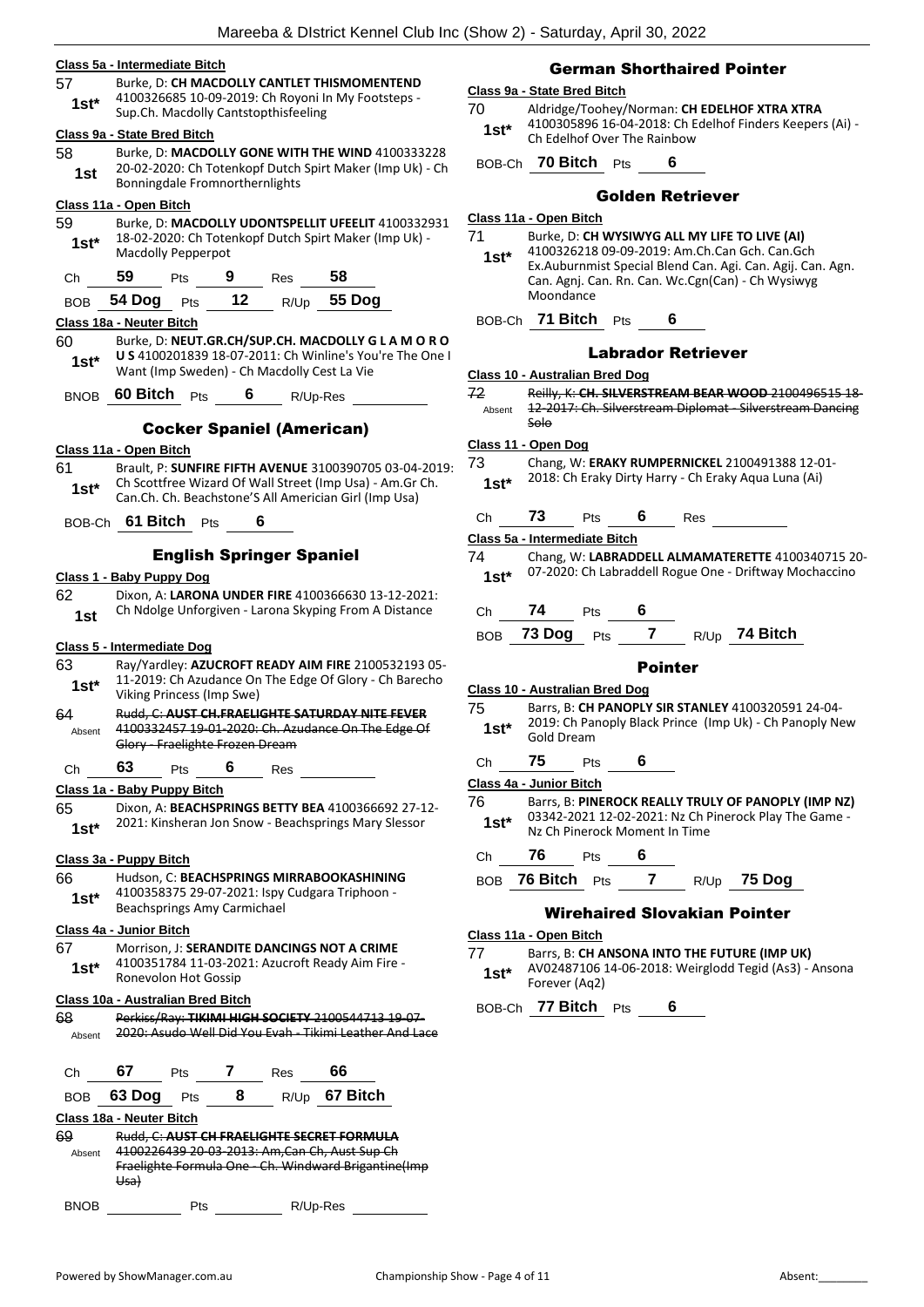### Group 3 - Specials

| Best            | 61      | <b>Cocker Spaniel (American)</b>                                                  |
|-----------------|---------|-----------------------------------------------------------------------------------|
| Pts: 23         |         | Brault, P: SUNFIRE FIFTH AVENUE                                                   |
| R/Up<br>Pts: 13 | 70      | <b>German Shorthaired Pointer</b><br>Aldridge/Toohey/Norman: CH EDELHOF XTRA XTRA |
| <b>Baby</b>     | 52      | <b>Cocker Spaniel</b><br>Burke, D: Macdolly If By Chance                          |
| <b>Puppy</b>    | 66      | <b>English Springer Spaniel</b><br>Hudson, C: Beachsprings Mirrabookashining      |
| Junior          | 76      | <b>Pointer</b><br>Barrs, B: Pinerock Really Truly of Panoply (Imp NZ)             |
| Inter           | 63      | <b>English Springer Spaniel</b><br>Ray/Yardley: Azucroft Ready Aim Fire           |
| <b>State Br</b> | 70      | <b>German Shorthaired Pointer</b><br>Aldridge/Toohey/Norman: CH EDELHOF XTRA XTRA |
|                 |         |                                                                                   |
| Aus Br          | 55      | <b>Cocker Spaniel</b><br>Burke, D: Ch Macdolly Time To Keep Secrets               |
| Open            | 61      | <b>Cocker Spaniel (American)</b><br>Brault. P: SUNFIRE FIFTH AVENUE               |
|                 |         | Neuter                                                                            |
| Best<br>Pts: 6  | 60<br>S | <b>Cocker Spaniel</b><br>Burke, D: NEUT.GR.CH/SUP.CH. Macdolly G L A M O R O U    |

Finish Absent **4**

### Group 4 - Hound Group

1 - Mrs Dianne Jovanovic (QLD)

Start Time:

### Afghan Hound

### **Class 1 - Baby Puppy Dog**

78 Heritage, M: **SETTERUP MUTTERING N MUMBLING (AI)** 2100580973 30-01-2022: Am Ch Ch Boannes Valentino Imp Usa - Ch Karakush U Know Nothin Jon Sno Absent

### **Class 4a - Junior Bitch**

79 Houston, B: **AUST CH BAYAN STORM MAIDEN** 4100348557 12-12-2020: Aust Ch Tahkira Firestorm - Aust Sup Ch Bayan 1st<sup>\*</sup> <sup>12-12-2020: A</sup><br>Norse Maiden

BOB-Ch **79 Bitch** Pts **6**

### Dachshund Miniature (Long Haired)

#### **Class 4 - Junior Dog**

80 Vittori, W: **MIDAKA FOREVER EDDIE** 2100565227 21-04- 2021: Midaka Little Lord Silver - Laechelon Justa Touch Of  $1$ st<sup>\*</sup>  $\frac{202}{KiWi}$ 

BOB-Ch **80 Dog** Pts **6**

### Dachshund Miniature (Smooth Haired)

### **Class 9 - State Bred Dog**

- 81 Moran/Neighbour: **CH NEIMOR NOBEL TARKIN** 4100328086 19-09-2019: Ch Nilite Jack Oriley - Ch Neimor
	- 1st<sup>\*</sup> 4100328086 19-09-4<br>Azhure Moon Beam

|                                     |                        |                                                                                                                                      | $-$ 200 $-$ 200 $-$ 7 $+$ 7 $-$ 100 $-$ 200 $-$ 7 $-$ 200 $-$ 200 $-$ 200 $-$ 200 $-$ 200 $-$ 200 $-$ 200 $-$ 200 $-$ 200 $-$ 200 $-$ 200 $-$ 200 $-$ 200 $-$ 200 $-$ 200 $-$ 200 $-$ 200 $-$ 200 $-$ 200 $-$ 200 $-$ 200 $-$ |      |        |  |
|-------------------------------------|------------------------|--------------------------------------------------------------------------------------------------------------------------------------|-------------------------------------------------------------------------------------------------------------------------------------------------------------------------------------------------------------------------------|------|--------|--|
|                                     | Class 11 - Open Dog    |                                                                                                                                      |                                                                                                                                                                                                                               |      |        |  |
| 82<br>$1st^*$                       |                        | Yardley/Robson/Whyte: CH ALMARJO OLIVER TWIST<br>4100299494 06-12-2017: Ch Ygeia Need You Now(Imp Swd)<br>- Ch Murungal Miss Dorothy |                                                                                                                                                                                                                               |      |        |  |
| Ch                                  | 81                     | <b>Pts</b>                                                                                                                           |                                                                                                                                                                                                                               | Res  | 82     |  |
|                                     | Class 3a - Puppy Bitch |                                                                                                                                      |                                                                                                                                                                                                                               |      |        |  |
| 83<br>$1st*$                        | Girl                   | Moran/Neighbour: NEIMOR LUNA ECLIPSE 4100356788 29-<br>05-2021: Ch Neimor Nobel Tarkin - Ch Neimor Harla Qunn                        |                                                                                                                                                                                                                               |      |        |  |
| Сh                                  | 83                     | Pts                                                                                                                                  | 6                                                                                                                                                                                                                             |      |        |  |
| <b>BOB</b>                          | 81 Dog                 | Pts                                                                                                                                  | 8                                                                                                                                                                                                                             | R/Up | 82 Doq |  |
| <b>Petit Basset Griffon Vendeen</b> |                        |                                                                                                                                      |                                                                                                                                                                                                                               |      |        |  |
| Class 1a - Baby Puppy Bitch         |                        |                                                                                                                                      |                                                                                                                                                                                                                               |      |        |  |

### Rhodesian Ridgeback

4100366243 31-12-2021: Aust Ch Bonhaven Northern

**Class 9 - State Bred Dog** 85 Taylor, S: **CH USAKOSE DONT MIND IF I DO** 4100302211 23-01-2018: Supreme Ch Caprivi Run The Gauntlet - Ch 1st\* 23-01-2018: Supreme Ch Caprivi Ru<br>Usakose Bluechips National Rio (Ai) Ch **85** Pts **6 Class 3a - Puppy Bitch** 86 Webster, A & S: **CHILOLO BM GOLD DUST WOMAN (AI)**

84 West/Cooney: **BONDESTIN FASHION AND FAME**

Angel - Bondestin So Wat Ima Rockstar **1st\***

4100358772 14-07-2021: Am Ch Am Gr Ch Gd Lionslamb's Dark Horse Am Ca (Imp Usa) - Ch Chilolo Ebn Gold Class Ticket (Ai) Withdrawn

#### **Class 4a - Junior Bitch**

87 Dagan/Goldberg: **JOMEJA CATS PAJAMAS (AI)** 4100353351 04-04-2021: Ch:Jomeja Tale Ofthe Cat (Ai) - Jomeja Red **1st**\*  $\frac{04-04-202}{\text{Angle (Ai)}}$ 

#### **Class 5a - Intermediate Bitch**

88 Webster, A & S: **CHILOLO CHS BANOFEE** 4100339328 20- 06-2020: Ch Grand Ch Kysaridge Ceezu Solar Gold - Ch **1st**\* Ub-2020: Ch Grand Ch Kysar<br>Deserthunter Cl Final Word

### Ch **87** Pts **8** Res **88**

BOB **85 Dog** Pts **9** R/Up **87 Bitch**

**Class 18a - Neuter Bitch**

- 89 Taylor, S: **NEUTER CH & CH USAKOSE HEAVEN SENT A DRAGON (AI)** 4100228769 16-05-2013: **1st\***
	- Ltu/Int/Swd/Nord/Nwy/Lv/Cib Ch. Roseridge Red Rastaban (Swe) - Supreme Ch Usakose A Bit Of Heaven

BNOB **89 Bitch** Pts **6** R/Up-Res

### Whippet

### **Class 4a - Junior Bitch**

90 Ferguson, S: **DACHLAH VIVA LA MUSICA (AI)** 2100559078 29-01-2021: Sup Ch Lavuka Dancing On My Own - Ch 1st<sup>\*</sup> <sup>29-01-2021: Sup Cn La</sup><br>Dachlah Make Believe

BOB-Ch **90 Bitch** Pts **6**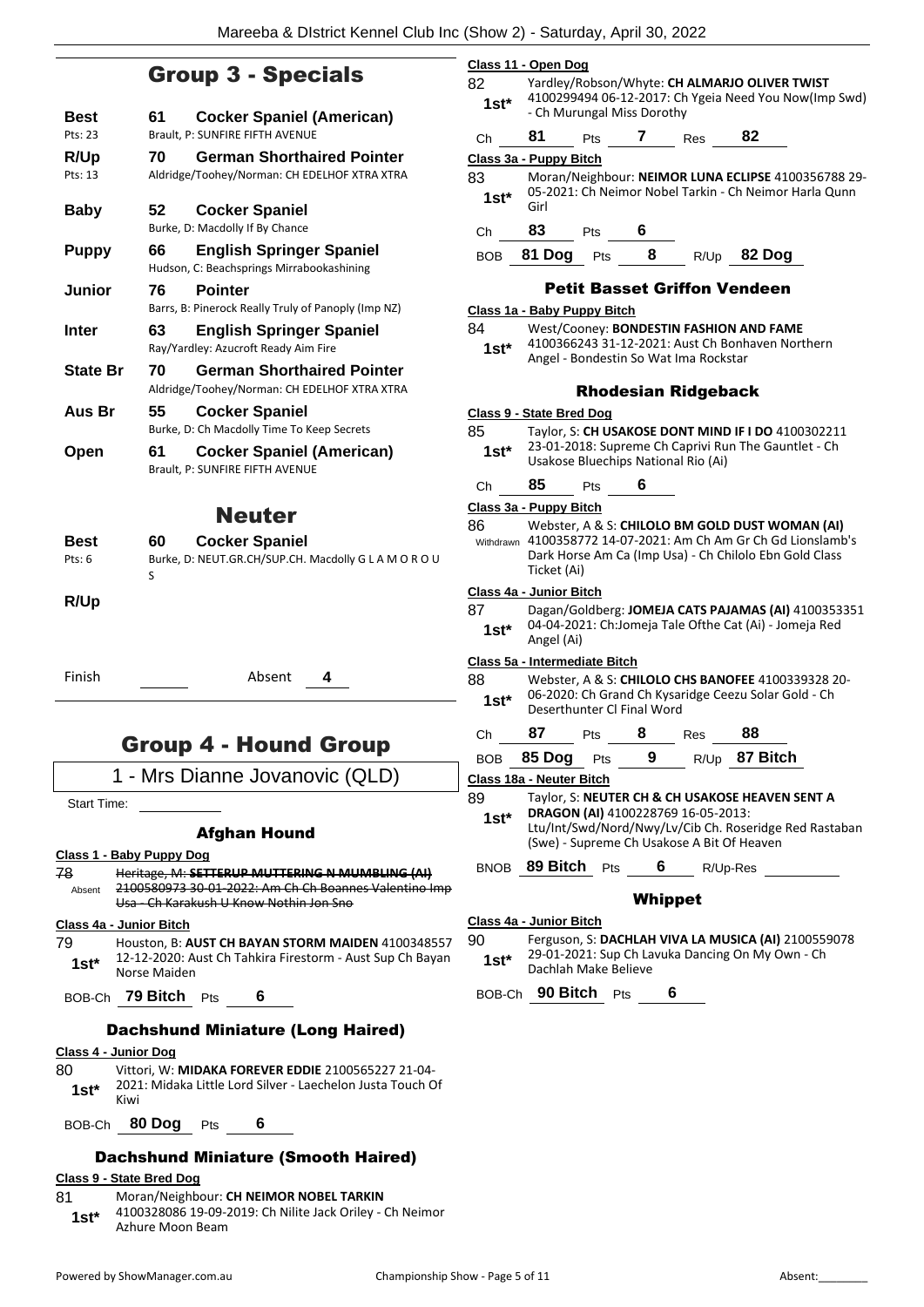### Group 4 - Specials

| Best            | Whippet<br>90                                                                                                                                     |
|-----------------|---------------------------------------------------------------------------------------------------------------------------------------------------|
| Pts: 15         | Ferguson, S: Dachlah Viva La Musica (AI)                                                                                                          |
| R/Up<br>Pts: 9  | <b>Rhodesian Ridgeback</b><br>85<br>Taylor, S: Ch Usakose Dont Mind If I Do                                                                       |
| <b>Baby</b>     | <b>Petit Basset Griffon Vendeen</b><br>84<br>West/Cooney: BONDESTIN FASHION AND FAME                                                              |
|                 | <b>Dachshund Miniature (Smooth</b>                                                                                                                |
| <b>Puppy</b>    | Haired)<br>83<br>Moran/Neighbour: Neimor Luna Eclipse                                                                                             |
| <b>Junior</b>   | Whippet<br>90<br>Ferguson, S: Dachlah Viva La Musica (AI)                                                                                         |
| Inter           | <b>Rhodesian Ridgeback</b><br>88<br>Webster, A & S: CHILOLO CHS BANOFEE                                                                           |
| <b>State Br</b> | 85<br>Rhodesian Ridgeback<br>Taylor, S: Ch Usakose Dont Mind If I Do                                                                              |
| Open            | <b>Dachshund Miniature (Smooth</b><br>Haired)<br>82<br>Yardley/Robson/Whyte: Ch Almarjo Oliver Twist                                              |
|                 | <b>Neuter</b>                                                                                                                                     |
| Best            | <b>Rhodesian Ridgeback</b><br>89                                                                                                                  |
| Pts: 6          | Taylor, S: Neuter Ch & Ch Usakose Heaven Sent A Dragon<br>(AI)                                                                                    |
| R/Up            |                                                                                                                                                   |
| Finish          | Absent<br>1                                                                                                                                       |
|                 | <b>Group 5 - Working Dog Group</b>                                                                                                                |
|                 | - Mrs Dianne Jovanovic (QLD)<br>1                                                                                                                 |
| Start Time:     |                                                                                                                                                   |
|                 | <b>Australian Cattle Dog</b>                                                                                                                      |
| 91<br>Absent    | Class 3 - Puppy Dog<br>Spence, N: SPINABLU SALTY SEA DOG 4100358374 03-06-<br>2021: Landmaster Surrender - Spinablu Ivys Gold Gio                 |
| BOB-Ch          |                                                                                                                                                   |
|                 | Class 18 - Neuter Dog                                                                                                                             |
| 92.<br>$1st^*$  | Dalgleish, A: AUST CH AUST NEUT CH PUREHEEL ROYAL<br>DRAGON 3100348983 21-10-2016: Pureheel Royal Marshall<br>- Pureheel Royal Perfection         |
|                 | BNOB 92 Dog Pts 6 R/Up-Res                                                                                                                        |
|                 | <b>Australian Kelpie</b>                                                                                                                          |
| 93<br>$1st^*$   | <u> Class 1a - Baby Puppy Bitch</u><br>Shaw, J: QDOS MILLAA MILLAA TOOTSIE 2100575206 21-<br>11-2021: Ch Callicoma Liquorice - Qdos Woolloomooloo |
|                 | Class 5a - Intermediate Bitch                                                                                                                     |
| 94<br>$1st^*$   | Kidner, K: CH DOBERLING PILBURA LACEY 4100340851 01-<br>08-2020: Tegoura Wild Fire - Ch Amakhosi At A Glance                                      |
|                 | BOB-Ch 94 Bitch Pts<br>6                                                                                                                          |

### Australian Shepherd

### **Class 1 - Baby Puppy Dog**

|      |               | $-$                                                                                                     |
|------|---------------|---------------------------------------------------------------------------------------------------------|
|      | <del>95</del> | Cunningham, G & S: COMEBY THE NEXT LEVEL 4100366371                                                     |
|      | Absent        | 22-12-2021: Comeby Hunka Chunka Cole - Comeby I Feel                                                    |
|      |               | The Earth Move                                                                                          |
|      |               | Class 2 - Minor Puppy Dog                                                                               |
|      | 96            | Cunningham/Hardcastle: COMEBY MASTER OF ALL<br>4100361856 03-09-2021: Wlkabout Camouflage - Comeby      |
|      | $1st^*$       | <b>Black Widow</b>                                                                                      |
|      | Сh            | 96<br>6<br><b>Pts</b>                                                                                   |
|      |               | Class 1a - Baby Puppy Bitch                                                                             |
|      | 97            | Halliwell, B & L: KEELAMBARA LABOUTIQUEFANTASQUE                                                        |
|      | $1st^*$       | 4100366662 09-01-2022: Cuebiyar The House Always Wins<br>(Ai) - Ch. Comeby Hello Ladies                 |
|      |               | Class 3a - Puppy Bitch                                                                                  |
|      | 98            | Hardcastle, E: TRUBLUMATE LITTLE BIT OF MAGIC                                                           |
|      | $1st^*$       | 4100358714 30-06-2021: Mcmatts True Reflection (Imp<br>Usa) - Trublumate Heart On Fire                  |
|      | Ch            | 98<br>6<br><b>Pts</b>                                                                                   |
|      | BOB           | 96 Dog Pts 7 R/Up 98 Bitch                                                                              |
|      |               |                                                                                                         |
|      |               | <b>Australian Stumpy Tail Cattle Dog</b>                                                                |
|      |               | Class 3a - Puppy Bitch                                                                                  |
|      | 99            | Risdale, M: CUMBYDENE BAILEYANA 4100353377 22-05-                                                       |
|      | $1st^*$       | 2021: Ch Karte Mighty Redman - Ureastar Desert Rose                                                     |
|      |               | Class 5a - Intermediate Bitch                                                                           |
|      | 100           | Groundwater, C: TROPICRAIN SUPA NOVA 4100351184 27-                                                     |
|      | $1st^*$       | 10-2020: Wackydoo Red Arrow - Tropicrain Narli                                                          |
|      |               |                                                                                                         |
|      |               | Class 10a - Australian Bred Bitch                                                                       |
|      | 101           | Groundwater, C: CH.TROPICRAIN GYPSY ROSE 4100301706                                                     |
|      | $1st^*$       | 14-01-2018: Minersdream Tom - Bossdrover Koo Akai                                                       |
|      |               | BOB-Ch 99 Bitch Pts<br>8<br>R/Up-Res 100 Bitch                                                          |
|      |               | <b>Belgian Shepherd Dog (Malinois)</b>                                                                  |
|      |               | Class 18a - Neuter Bitch                                                                                |
|      | 102           | Hill Murray, C: AUST NEUT CH AUST GR CH BELGENBEAU                                                      |
|      | Absent        | RUBON VALKYRIE CCD RN 4100228474 20-04-2013:<br>Winjammer Strong Silent Type - Belgenbeau Bare Repretti |
|      | BNOB          | Pts                                                                                                     |
|      |               |                                                                                                         |
|      |               | <b>Border Collie</b>                                                                                    |
|      |               | Class 11 - Open Dog                                                                                     |
|      | 103           | Prowse, L: SUPREME CH DELGANY FACTOR INTH                                                               |
|      | 1st*          | <b>MOONLITE</b> 4100293602 07-07-2017: Tookurra Just The<br>Facts - Ch Etherial Dancin Inth Moonlite    |
|      |               |                                                                                                         |
|      |               | BOB-Ch 103 Dog Pts<br>6                                                                                 |
| ıall |               | <b>German Shepherd Dog</b>                                                                              |
|      |               | <u>Class 9 - State Bred Dog</u>                                                                         |
|      | 104           | Purcell, M: CH CASTASTAR OVER THE WALL AZ                                                               |
|      | $1st^*$       | 4100341465 24-08-2020: Uk.Ch Conbhairean Freddie (Imp<br>Uk) - Debbar Isabella                          |
|      | Ch            | 104<br>6<br>Pts                                                                                         |
|      |               | Class 5a - Intermediate Bitch                                                                           |
|      | 105           | Gillies, P & J: ASKUWHETEAU KNICKKNACK AZ BSCL EXC                                                      |
|      | $1st^*$       | 4100323926 18-06-2019: Djambo Vom Fichtenshlag - Ch.<br>Emjesta Pretty Prowler A'z Bscl 1               |
| 1-   | Ch            | 105<br>6<br><b>Pts</b>                                                                                  |
|      |               | <b>BOB</b> 104 Dog<br>$\mathbf{7}$<br>$R/Up$ 105 Bitch<br>Pts                                           |
|      |               |                                                                                                         |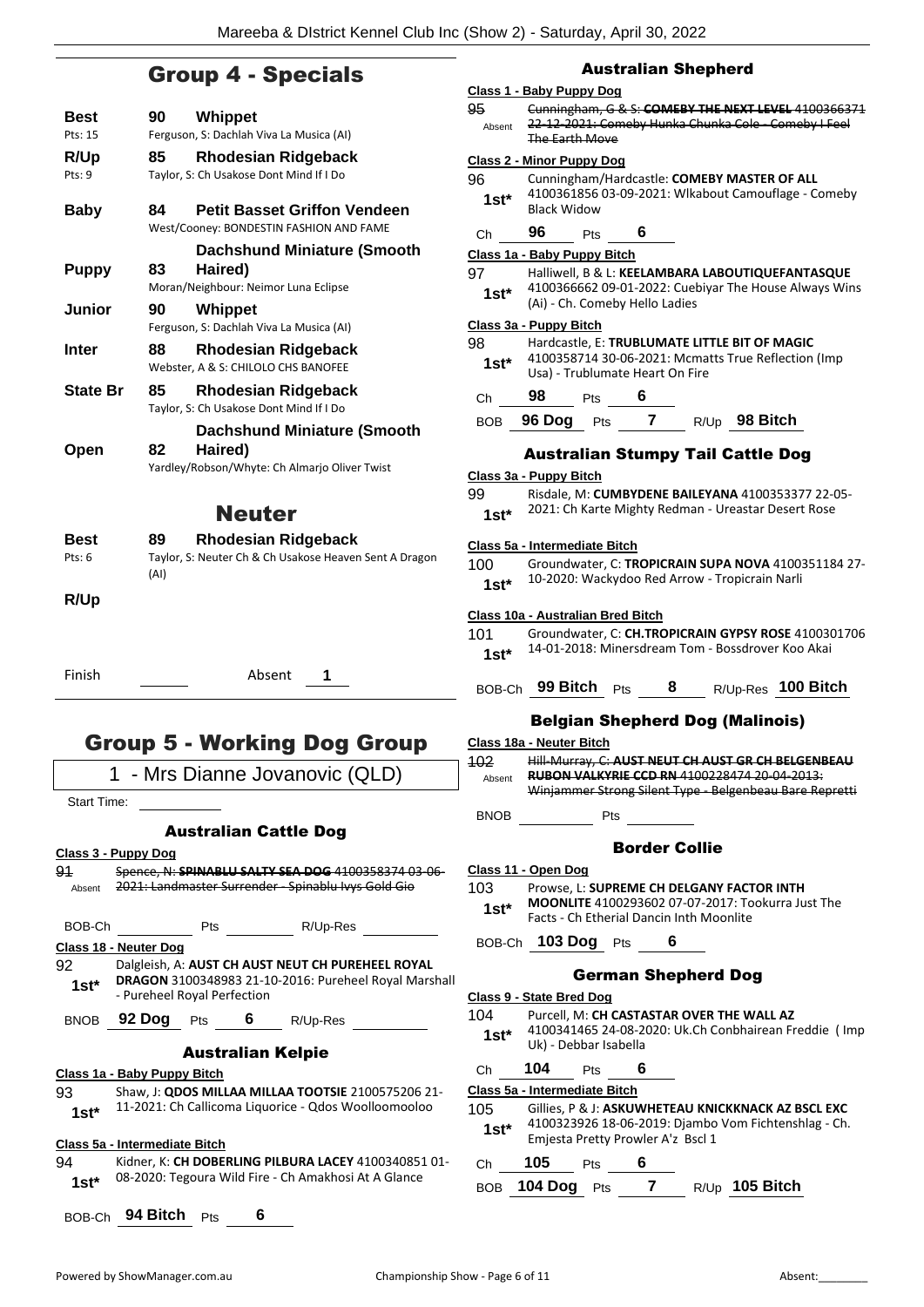### Swedish Vallhund

### **Class 5 - Intermediate Dog**

106 Proudfoot, A: **OSUNO GREY GRENADE (IMP NZ)** 061362020 24-05-2020: Adavalls Enda Eskil - Tamriel Good As Gold **1st\***

BOB-Ch **106 Dog** Pts **6**

### Welsh Corgi (Pembroke)

- **Class 4 - Junior Dog**
- 107 Field/Wheeler: **CUUCHIN LIFE O THE PARTY** 4100352192 27-03-2021: Ch. Cuuchin Party On - Cuuchin A Splasha Fairy **1st**\*  $\frac{27-03-204}{\text{Dust (A.1)}}$

BOB-Ch **107 Dog** Pts **6**

### Group 5 - Specials

| Best<br>Pts: 16 | <b>Australian Kelpie</b><br>94<br>Kidner, K: Ch DOBERLING PILBURA LACEY                                            |
|-----------------|--------------------------------------------------------------------------------------------------------------------|
| R/Up<br>Pts: 7  | 104<br><b>German Shepherd Dog</b><br>Purcell, M: CH CASTASTAR OVER THE WALL AZ                                     |
| <b>Baby</b>     | 97<br><b>Australian Shepherd</b><br>Halliwell, B & L: KEELAMBARA LABOUTIQUEFANTASQUE                               |
| Minor           | 96<br><b>Australian Shepherd</b><br>Cunningham/Hardcastle: Comeby Master of All                                    |
| <b>Puppy</b>    | <b>Australian Stumpy Tail Cattle</b><br>99<br>Doa                                                                  |
| Junior          | Risdale, M: CUMBYDENE BAILEYANA<br><b>Welsh Corgi (Pembroke)</b><br>107<br>Field/Wheeler: Cuuchin Life O The Party |
| Inter           | <b>Australian Kelpie</b><br>94<br>Kidner, K: Ch DOBERLING PILBURA LACEY                                            |
| <b>State Br</b> | 104<br><b>German Shepherd Dog</b><br>Purcell, M: CH CASTASTAR OVER THE WALL AZ                                     |
| Aus Br          | <b>Australian Stumpy Tail Cattle</b><br>101<br>Doq<br>Groundwater, C: CH.TROPICRAIN GYPSY ROSE                     |
| Open            | <b>Border Collie</b><br>103<br>Prowse, L: SUPREME CH DELGANY FACTOR INTH<br><b>MOONLITE</b>                        |
|                 | <b>Neuter</b>                                                                                                      |
| Best<br>Pts: 6  | 92<br><b>Australian Cattle Dog</b><br>Dalgleish, A: Aust Ch Aust Neut Ch Pureheel Royal Dragon                     |
| R/Up            |                                                                                                                    |
| Finish          | Absent<br>4                                                                                                        |
|                 |                                                                                                                    |
|                 |                                                                                                                    |
|                 |                                                                                                                    |

### Group 6 - Utility Group

### 1 - Mrs Dianne Jovanovic (QLD)

Start Time:

### Boxer

### **Class 2 - Minor Puppy Dog**

- 108 Svejka, G: **JORGIA TOMMY TURBO** 4100360349 16-08-
	- 2021: Jorgia Zeus Nolan Jorgia Fight Like A Girl **1st\***

**Class 10 - Australian Bred Dog**

109 Campbell/Bastin: **CH ELKOHE KNICKERDROPPA** 4100331345 31-12-2019: Ch Boxvale Stormy Encounter - Ch Ronin Jail Bait (Ai) (Imp Nz) Absent

Ch **108** Pts **6** Res

#### **Class 2a - Minor Puppy Bitch**

110 Graham, C: **GLENMORNE PRETTY PACKAGE (IMP NZ)** 09837-2021 07-10-2021: Nz Ch Ronin Bravo Romeo Bravo(Nzl) - Nz Ch Ronin Lost In Translation (Nzl) Absent

Ch Pts

BOB **108 Dog** Pts **6** R/Up

### **Bullmastiff**

| Class 3a - Puppy Bitch |                                                                                |  |  |  |
|------------------------|--------------------------------------------------------------------------------|--|--|--|
| 111                    | Stennings, B & M: RIVERHOLM CREME BRULEE                                       |  |  |  |
| $1st*$                 | 4100358105 20-07-2021: Fireball Simba Congoriverhome -<br>Riverhome Luna River |  |  |  |

BOB-Ch **111 Bitch** Pts **6**

### Cane Corso

### **Class 5 - Intermediate Dog**

112 Leefe, H: **REDGLADIATOR HERCULES** 2100544960 02-08- Absent 2020: Impact Sangue Magnifica - Redgladiator Galatea

BOB-Ch Pts

### Dobermann

**Class 2 - Minor Puppy Dog** 113 Bisart Kennels: **BISART THE BLUE PRINT** 3100440194 25-10- 2021: Ch Bisart Optimus Prime Et - Noahbella Honey **1st\***

### **Class 5 - Intermediate Dog**

114 Hill, T: **WALAMARA GLOWING EMBERS** 3100398875 17-09- 2019: Sup Ch Walamara Quik-Off The Mark (Imp Nz) - Ch Walamara Rapid-Rhythm (Imp Nz) **1st**

### **Class 11 - Open Dog**

115 Kidner, K: **SUP CH JODOBIE BY CHANCE** 4100283764 21-11- 1st\* 2016: Ch Doberling Barack - Doberling Ha Rah Rah

Ch **113** Pts **8** Res **115**

**Class 5a - Intermediate Bitch**

116 Hill, C & T: **BAKI KAFA PAY IT FORWARD LEMILS (IMP USA)** WS65918702 05-07-2019: Am Ch Von Luka's Big Surf Am Ra - Am Ch Mandolin Whisper From The Mirror Am Cd Am Ra **1st\***

### **Class 9a - State Bred Bitch**

117 Kidner, K: **CH.DOBERLING JAMEKAS JOY** 4100285549 29- 12-2016: Tornadobe Eagle Rock (Imp Nz) - Ch Doberling Mae De Lana **1st\***

| Ch | 116               | <b>Pts</b> |      | Res | 117                 |
|----|-------------------|------------|------|-----|---------------------|
|    | BOB 116 Bitch Pts |            | - 10 |     | R/Up <b>113 Dog</b> |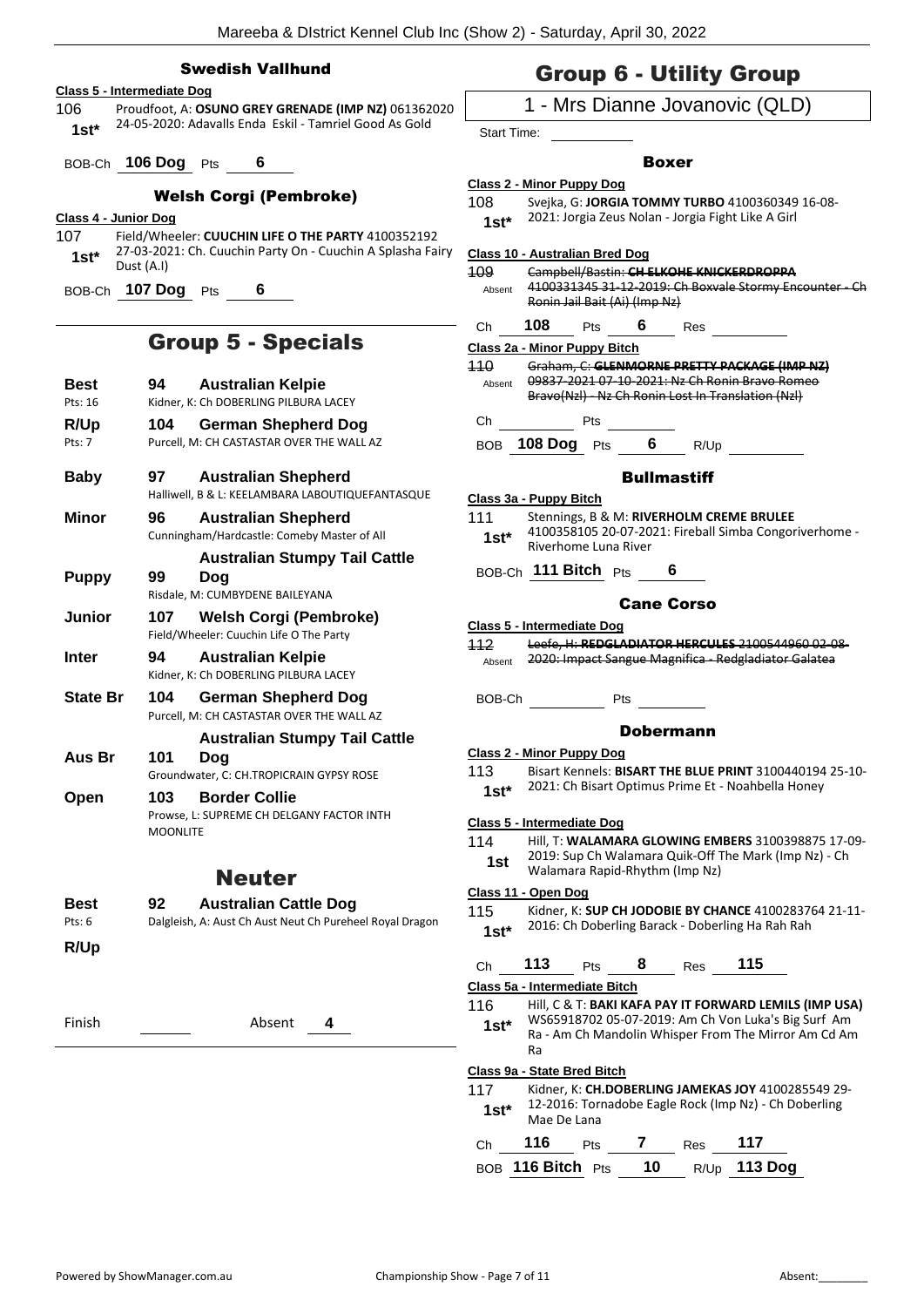| Class 10 - Australian Bred Dog                                                                                  |                                                                                                                                                                                                                                                                                                                                                                                                                                                                                                                                                            |
|-----------------------------------------------------------------------------------------------------------------|------------------------------------------------------------------------------------------------------------------------------------------------------------------------------------------------------------------------------------------------------------------------------------------------------------------------------------------------------------------------------------------------------------------------------------------------------------------------------------------------------------------------------------------------------------|
| 128                                                                                                             | Halliwell, B & L: CH. KEELAMBARA AVIN A WHINE OR TWO                                                                                                                                                                                                                                                                                                                                                                                                                                                                                                       |
| $1st*$                                                                                                          | 4100286607 14-01-2017: Sup. Ch. Keelambara Sinnerz R<br>Grinnerz - Gr. Ch. Keelambara Charmed N Dangerous (Ai)                                                                                                                                                                                                                                                                                                                                                                                                                                             |
| 128<br>Ch                                                                                                       | -6<br>Pts                                                                                                                                                                                                                                                                                                                                                                                                                                                                                                                                                  |
| Class 3a - Puppy Bitch                                                                                          |                                                                                                                                                                                                                                                                                                                                                                                                                                                                                                                                                            |
| 129<br>$1st*$                                                                                                   | Halliwell, B & L: KEELAMBARA HELL OF A CREATION<br>4100358707 07-07-2021: Gr. Ch. Keelambara Ultimate<br>Creation - Keelambara Heaven Or Hell                                                                                                                                                                                                                                                                                                                                                                                                              |
| Class 5a - Intermediate Bitch                                                                                   |                                                                                                                                                                                                                                                                                                                                                                                                                                                                                                                                                            |
| 130<br>$1st^*$                                                                                                  | Halliwell, B & L: CH. KEELAMBARA ALLURE OF MISTLETOE<br>4100331625 25-12-2019: Gr. Ch. Keelambara Ultimate<br>Creation - Ch. Keelambara Uncork T Inna Charm                                                                                                                                                                                                                                                                                                                                                                                                |
|                                                                                                                 | 130<br>Pts<br>7<br>Res                                                                                                                                                                                                                                                                                                                                                                                                                                                                                                                                     |
|                                                                                                                 | BOB 128 Dog Pts 8 R/Up 129 Bitch                                                                                                                                                                                                                                                                                                                                                                                                                                                                                                                           |
|                                                                                                                 | <b>St. Bernard</b>                                                                                                                                                                                                                                                                                                                                                                                                                                                                                                                                         |
|                                                                                                                 |                                                                                                                                                                                                                                                                                                                                                                                                                                                                                                                                                            |
|                                                                                                                 | Mulholland/McKillop Davies: CH SALHIA FIRST KING OF                                                                                                                                                                                                                                                                                                                                                                                                                                                                                                        |
| $1st^*$                                                                                                         | THE NORTH 4100353932 07-05-2021: Nz Ch. Ch Nyranda<br>Rebel With A Cause - Snomark Jl Queen Of Hearts                                                                                                                                                                                                                                                                                                                                                                                                                                                      |
| BOB-Ch 131 Dog Pts                                                                                              | 6                                                                                                                                                                                                                                                                                                                                                                                                                                                                                                                                                          |
|                                                                                                                 |                                                                                                                                                                                                                                                                                                                                                                                                                                                                                                                                                            |
|                                                                                                                 | <b>Group 6 - Specials</b>                                                                                                                                                                                                                                                                                                                                                                                                                                                                                                                                  |
| <b>Best</b>                                                                                                     | <b>Portuguese Water Dog</b><br>124<br>Lilley, M & S: Sup Ch Ryzylva Ticks My Wish List                                                                                                                                                                                                                                                                                                                                                                                                                                                                     |
|                                                                                                                 | <b>Rottweiler</b><br>126                                                                                                                                                                                                                                                                                                                                                                                                                                                                                                                                   |
|                                                                                                                 | Jones, C: AUSTRALIAN CHAMPION VONHERZEN BASU YUMI                                                                                                                                                                                                                                                                                                                                                                                                                                                                                                          |
|                                                                                                                 | <b>ALWAYS</b>                                                                                                                                                                                                                                                                                                                                                                                                                                                                                                                                              |
| <b>Baby</b>                                                                                                     | 119<br>Dogue de Bordeaux<br>Taylor, C: NorthenStarr Furst Love                                                                                                                                                                                                                                                                                                                                                                                                                                                                                             |
|                                                                                                                 | 113<br>Dobermann                                                                                                                                                                                                                                                                                                                                                                                                                                                                                                                                           |
|                                                                                                                 | Bisart Kennels: Bisart The Blue Print                                                                                                                                                                                                                                                                                                                                                                                                                                                                                                                      |
| <b>Puppy</b>                                                                                                    | 111<br><b>Bullmastiff</b>                                                                                                                                                                                                                                                                                                                                                                                                                                                                                                                                  |
|                                                                                                                 | Stennings, B & M: Riverholm Creme Brulee                                                                                                                                                                                                                                                                                                                                                                                                                                                                                                                   |
| Junior                                                                                                          | 125<br><b>Rottweiler</b><br>Dolan, L: ROTTGEMS KatRou Mercy                                                                                                                                                                                                                                                                                                                                                                                                                                                                                                |
| <b>Inter</b>                                                                                                    | 116<br>Dobermann<br>Hill, C & T: BAKI KAFA PAY IT FORWARD LEMILS (IMP USA)                                                                                                                                                                                                                                                                                                                                                                                                                                                                                 |
| <b>State Br</b>                                                                                                 | <b>Rottweiler</b><br>126                                                                                                                                                                                                                                                                                                                                                                                                                                                                                                                                   |
|                                                                                                                 | Jones, C: AUSTRALIAN CHAMPION VONHERZEN BASU YUMI<br><b>ALWAYS</b>                                                                                                                                                                                                                                                                                                                                                                                                                                                                                         |
| Aus Br                                                                                                          | 124<br><b>Portuguese Water Dog</b>                                                                                                                                                                                                                                                                                                                                                                                                                                                                                                                         |
|                                                                                                                 | Lilley, M & S: Sup Ch Ryzylva Ticks My Wish List                                                                                                                                                                                                                                                                                                                                                                                                                                                                                                           |
|                                                                                                                 | 115<br><b>Dobermann</b><br>Kidner, K: Sup Ch JODOBIE BY Chance                                                                                                                                                                                                                                                                                                                                                                                                                                                                                             |
| Finish                                                                                                          | Absent<br>3                                                                                                                                                                                                                                                                                                                                                                                                                                                                                                                                                |
|                                                                                                                 |                                                                                                                                                                                                                                                                                                                                                                                                                                                                                                                                                            |
|                                                                                                                 |                                                                                                                                                                                                                                                                                                                                                                                                                                                                                                                                                            |
|                                                                                                                 |                                                                                                                                                                                                                                                                                                                                                                                                                                                                                                                                                            |
| McKinnon, S: KALISA RIGHT-IN THE SPOTLIGHT (AI) IMP NZ                                                          |                                                                                                                                                                                                                                                                                                                                                                                                                                                                                                                                                            |
| 2020: Ch Bronzantiq Counting Stars - Ch Bulladulla Indiana<br>Dolan, L: ROTTGEMS KATROU MERCY 8010007299 27-02- | Lamb, T: AUST CH NANMAS MR MAHOGANY 4100347675<br>Taylor, C: NORTHENSTARR FURST LOVE 4100366081 08-01-<br>Lamb, T: AUST CH NANMAS KHALEESI 4100340293 27-07-<br>129<br>Ch<br>Class 3 - Puppy Dog<br>131<br>00005/20 04-06-2020: Int.Ch.Ch(Am)Nevars Xcess Temerity<br>07-05-2019: Ch Hugo Of Witches Meltingpot - Ch Polemistis<br>Pts: 25<br>R/Up<br>Pts: 15<br>4100311277 26-09-2018: Ch Hinto Of Witches Meltingpot -<br>Minor<br>4100305793 18-04-2018: Sup Ch Ryzylva Make A Wish (Ai)<br>Open<br>YUMI ALWAYS 4100316496 05-10-2018: Sup Ch Bhima Von |

BOB-Ch **127 Bitch** Pts **6**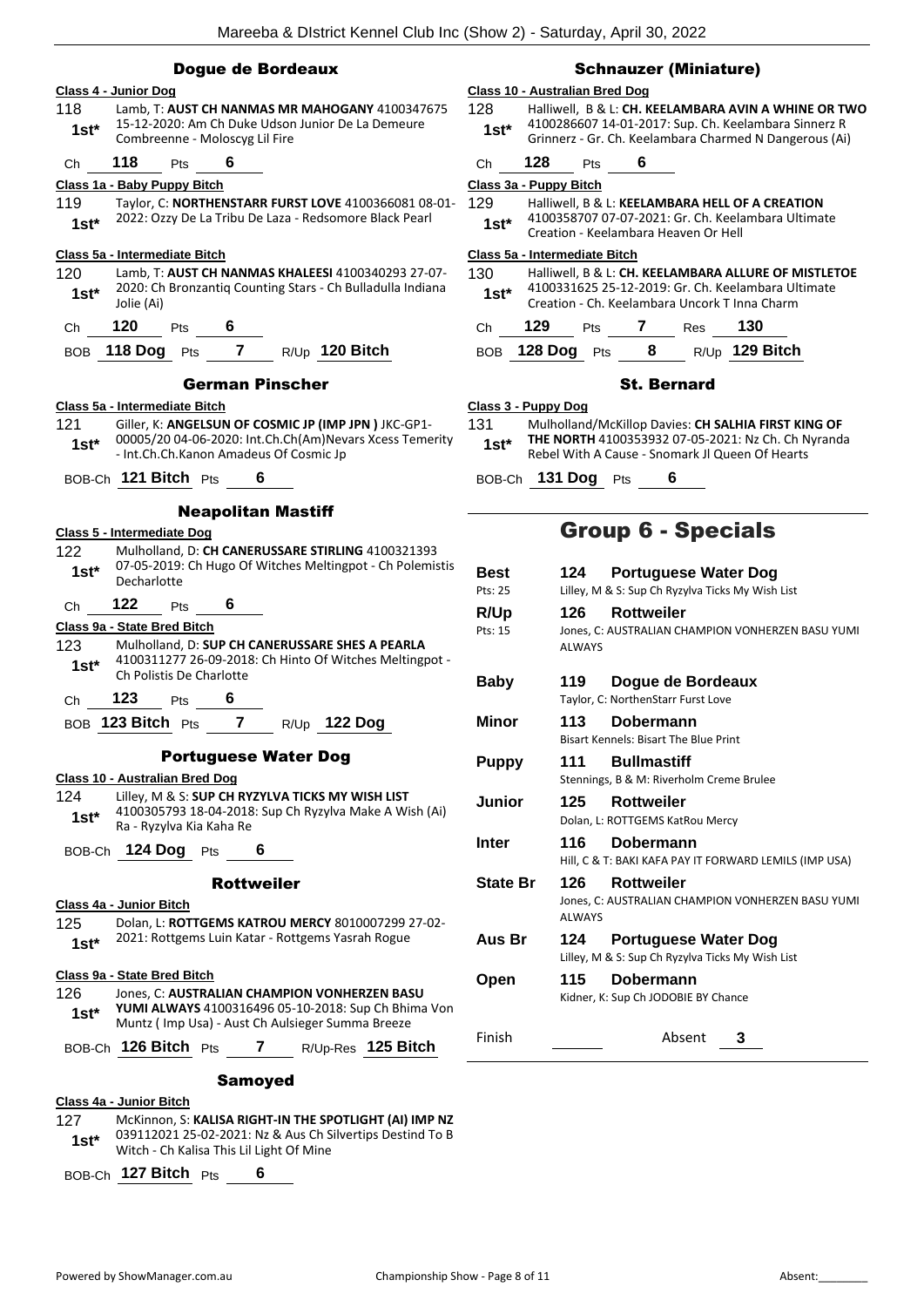**Class 10a - Australian Bred Bitch**

### Group 7 - Non-Sporting Group

| STOUP 7 - NOIT-OPOLITIIN STOUP                                                                                           | 142<br>Gobus, A: CH LARGYLE DON DE DIEU 4100316459 25-01-                                                                    |
|--------------------------------------------------------------------------------------------------------------------------|------------------------------------------------------------------------------------------------------------------------------|
| 1 - Mrs Dianne Jovanovic (QLD)                                                                                           | 2019: Ch Yohji Le Taureau - Ch Kenston Mya Angel<br>$1st*$                                                                   |
| Start Time:                                                                                                              | BOB-Ch 142 Bitch Pts<br>$6\degree$<br>R/Up-Res                                                                               |
| <b>Boston Terrier</b>                                                                                                    | Class 18a - Neuter Bitch                                                                                                     |
| Class 1 - Baby Puppy Dog                                                                                                 | Mangano, C: LEMARDEM MISS ROXY 4100275594 05-06-<br>143                                                                      |
| 132<br>Condon, D: OZSTOCK TREASURE WAGON 2100576845 12-                                                                  | 2016: Aveclespoir Prince Spencer - Lemardem Sonja Rose<br>Absent                                                             |
| 11-2021: Ch Canmoy'sboston Rockefeller (Imp Fin) - Ch<br>$1st*$                                                          |                                                                                                                              |
| <b>Ozstock National Treasure</b>                                                                                         | BNOB Pts R/Up-Res                                                                                                            |
| Class 11 - Open Dog                                                                                                      | <b>Great Dane</b>                                                                                                            |
| 133<br>Condon, D: GRAND. CH ZAREBA PACKS A PUNCH<br>2100437396 16-09-2015: Am.Gr.Ch.Ch. Campbell Clan's                  | Class 2a - Minor Puppy Bitch                                                                                                 |
| $1st*$<br>Cruisin For A Bruisin' (Imp Usa) - Gr\\Ch. Zareba The Devine                                                   | 144<br>Bauer, E: ONYXDANES FLYNNSFROLICKINGMUSE (AI)                                                                         |
| Miss M                                                                                                                   | 4100361771 11-10-2021: Yandamar The Mighty Flynn At<br>$1st^*$                                                               |
| 133<br>6<br>Pts<br>Ch                                                                                                    | Ranaldane (Ai) (Irl) - Ch. Onyxdanes Allshamps N Gossip (Ai)                                                                 |
| Class 4a - Junior Bitch                                                                                                  | Class 3a - Puppy Bitch                                                                                                       |
| 134<br>Condon, D: LIBERTYBOS ATLANTA 4100348916 12-01-2021:                                                              | 145<br>Bauer, E: BREMILIE BOTTLE FAME BREWGLORY (AI)                                                                         |
| Ch Merrjay Son O Gum - Ch Libertybos Rain Rain Go Away<br>$1st*$                                                         | 5100127277 13-09-2021: Ch. Danelyne Inca Gold - Ch.<br>$1st*$<br>Bremilie Lets Make Some Magic (Ai)                          |
|                                                                                                                          |                                                                                                                              |
| 134<br>6<br>Pts<br>Ch                                                                                                    | BOB-Ch 145 Bitch Pts 7 R/Up-Res 144 Bitch                                                                                    |
| BOB 134 Bitch Pts 7 R/Up 133 Dog                                                                                         | <b>Japanese Spitz</b>                                                                                                        |
|                                                                                                                          | Class 3 - Puppy Dog                                                                                                          |
| <b>British Bulldog</b>                                                                                                   | 146<br>Field/Faulkner: JONJAS MAGIC MIRROR 4100361556 13-                                                                    |
| Class 10 - Australian Bred Dog                                                                                           | 08-2021: Ch. Jonjas Tudor King - Jonjas Snow White<br>$1st*$                                                                 |
| 135<br>Grimshaw, A: CH ESHAD BOBBY 2100450986 08-05-2016:<br>Eshad Boof - Eshad Shazzy                                   |                                                                                                                              |
| $1st*$                                                                                                                   | BOB-Ch 146 Dog Pts 6                                                                                                         |
| 135<br>Pts $\overline{\mathbf{6}}$<br>Ch                                                                                 | <b>Poodle (Standard)</b>                                                                                                     |
| Class 9a - State Bred Bitch                                                                                              |                                                                                                                              |
| 136<br>Grimshaw, A: CH MORSCAN OH BOTHER 4100329695 06-                                                                  | Class 5 - Intermediate Dog<br>Goonetilleke, D & S: EVOLUER PERFECT ISNT EASY<br>147                                          |
| 11-2019: Ch Bettabull Ruff N Tuff - Ch Majowrr Lady<br>$1st*$                                                            | 4100334543 20-03-2020; Can & Aust Sup Ch Tees Me<br>Absent                                                                   |
| Credable                                                                                                                 | Mystro (Imp Can) - Aust Ch Evoluer The Legacy                                                                                |
| 136<br>Pts $\overline{\mathbf{6}}$<br>Ch                                                                                 | Class 1a - Baby Puppy Bitch                                                                                                  |
| BOB 136 Bitch Pts 7 R/Up 135 Dog                                                                                         | Goonetilleke, D & S: EVOLUER GLITZ AND GLAM<br>148                                                                           |
| Class 18 - Neuter Dog                                                                                                    | 4100364783 03-12-2021: Am. Ch. Bar-None Riding Shotgun<br>$1st*$<br>(Imp Usa) - Ch. Evoluer Fireworks                        |
| 137<br>Ryan, R & E: TENCHENO LORD MONTY FAT RASCAL                                                                       |                                                                                                                              |
| 4100344743 25-10-2020: Tencheno Reginald Proudfoot (Ai)<br>$1st*$                                                        | BOB-Ch<br><b>Example 19</b> Pts                                                                                              |
| - Ch. Darjoce Fancy Pants                                                                                                | Poodle (Toy)                                                                                                                 |
| BNOB 137 Dog Pts<br>6<br>R/Up-Res                                                                                        | Class 1 - Baby Puppy Dog                                                                                                     |
|                                                                                                                          | Pitcher, T: EVOQUE SIR CHOCOLATE RIPPLE 4100364002<br>149                                                                    |
| <b>Dalmatian</b>                                                                                                         | 17-11-2021: Ch Zstartoys Lil Bronze Fantasy - Evoque Bell<br>$1st^*$                                                         |
| Class 11 - Open Dog                                                                                                      | <b>Book And Candle</b>                                                                                                       |
| Gough/Chandler: SUPREME CH WINTERFALLS SINGIN IN<br>138<br>THE RAIN 4100301538 12-12-2017: Supreme Ch Paceaway<br>Absent | Class 5a - Intermediate Bitch                                                                                                |
| Top Gun (Ai) - Nz & Aust Supreme Ch Paceaway Pippi                                                                       | Tilley, S & E: BELLISSIMA BLACK VELVET 4100341325 28-<br>150<br>07-2020: Ch Silkyelk A Night At The Dance - Silkyelk Classic |
| Longstockin                                                                                                              | $1st*$<br>Style                                                                                                              |
| Pts<br>Ch                                                                                                                | BOB-Ch 150 Bitch Pts<br>6                                                                                                    |
| Class 9a - State Bred Bitch                                                                                              |                                                                                                                              |
| 139<br>Borisenko, A: COSMICSTRING UNIVERSALSTARFILI                                                                      | <b>Schipperke</b>                                                                                                            |
| 4100345581 18-10-2020: Ch Dalilu Gratiano Jc - Fauvic<br>$1st^*$<br>Rebella                                              | Class 5 - Intermediate Dog                                                                                                   |
| 139<br>Pts<br>Ch                                                                                                         | 151<br>Cruze/Curwin/Kidner: MONTERREZ HARD AS NAILS                                                                          |
|                                                                                                                          | 2100551651 07-10-2020: Am Ch Am Gr Ch. Ch Ebonystar<br>$1st^*$<br>Moonshiner Follow The Leader (Imp Usa) - Ch Monterrez      |
| $6\overline{6}$<br>139 Bitch $P$ ts<br>R/Up<br><b>BOB</b>                                                                | You Better Believe It                                                                                                        |
| <b>French Bulldog</b>                                                                                                    | Class 11 - Open Dog                                                                                                          |
| Class 1 - Baby Puppy Dog                                                                                                 | 152<br>Grutzner/Cruse/Curwen/Adkins: SUP CH, AM GR CH                                                                        |
| Gobus, A: LARGYLE FLOAT LIKA BUTTERFLY 4100366108<br>140                                                                 | RIVENDELS FORGED IN FIRE(IMP USA) NP49110203 27-09-<br>$1st*$                                                                |
| 18-12-2021: Ch Llachar Fire Storm - Ch Largyle Don De Dieu<br>1st                                                        | 2017: Am Gr Ch Pl Rivendel's Barefoot Bandit - Am Gr Ch Br<br>Rivendel's Catching Fire                                       |
|                                                                                                                          |                                                                                                                              |
| Class 1a - Baby Puppy Bitch                                                                                              |                                                                                                                              |
| 141<br>Gobus, A: LARGYLE FISTFUL OF VENGEANCE 4100364838                                                                 |                                                                                                                              |

25-11-2021: Largyle Infinity War - Ch Kenston Mya Angel **1st\***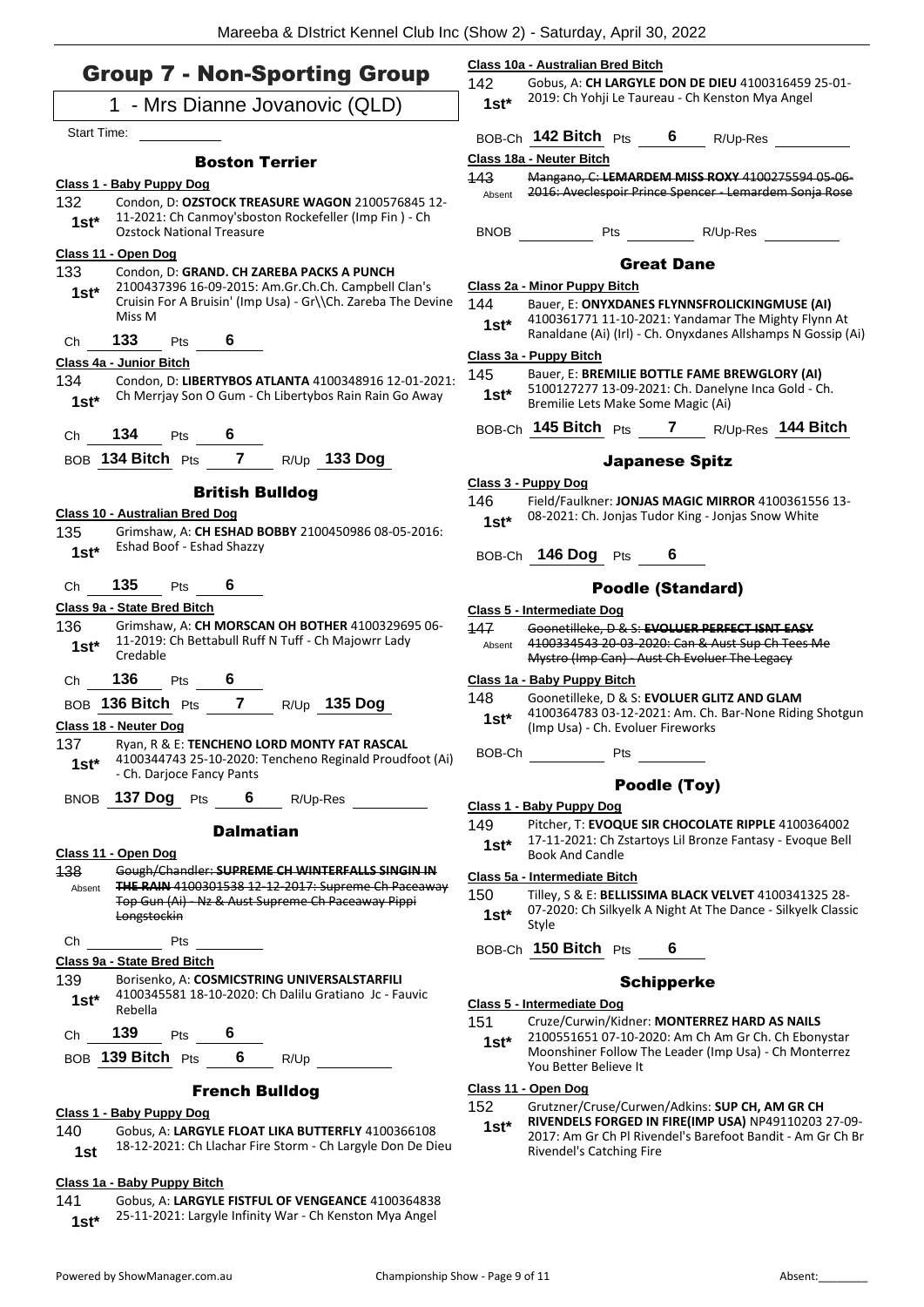| Ch                                                                            |                                |  |                      | <b>152</b> Pts <b>7</b> Res <b>151</b> |                                                                                                                                                               |  |
|-------------------------------------------------------------------------------|--------------------------------|--|----------------------|----------------------------------------|---------------------------------------------------------------------------------------------------------------------------------------------------------------|--|
|                                                                               | <b>Class 4a - Junior Bitch</b> |  |                      |                                        |                                                                                                                                                               |  |
| 1st*                                                                          | Of Lucy                        |  |                      |                                        | Grutzner/Adkins: CH SUNFIRE EVA DESTRUCTION<br>3100424100 16-01-2021: Am Gr Ch/Aust Ch Ebonystar<br>Moonshiner Follow The Leader (Imp Usa) - Ch Adorin In Liu |  |
| Ch                                                                            | 153 <sub>Pts</sub> 6           |  |                      |                                        |                                                                                                                                                               |  |
|                                                                               |                                |  |                      |                                        | BOB 152 Dog Pts 8 R/Up 151 Dog                                                                                                                                |  |
| <b>Shih Tzu</b>                                                               |                                |  |                      |                                        |                                                                                                                                                               |  |
| Class 9 - State Bred Dog                                                      |                                |  |                      |                                        |                                                                                                                                                               |  |
|                                                                               |                                |  |                      |                                        | 154 Hawke, R: CH TZUTIQUE SETTING SAIL 4100328108 22-10-                                                                                                      |  |
| 2019: Sup Ch Tzutique Paint By Numbers - Ch Tzutique<br>1st*<br>Game Of Fools |                                |  |                      |                                        |                                                                                                                                                               |  |
| BOB-Ch <b>154 Dog</b> Pts 6                                                   |                                |  |                      |                                        |                                                                                                                                                               |  |
|                                                                               | <b>Xoloitzcuintle Standard</b> |  |                      |                                        |                                                                                                                                                               |  |
| <b>Class 2 - Minor Puppy Dog</b>                                              |                                |  |                      |                                        |                                                                                                                                                               |  |
| 155 —                                                                         |                                |  |                      |                                        | Kersevani, L: FOLKVAR CALAVERA 4100363244 30-10-2021:                                                                                                         |  |
| $1st^*$                                                                       | loker                          |  |                      |                                        | Ch Amorenekid Pablo Escobare - Ch Amorenekid Just A                                                                                                           |  |
|                                                                               |                                |  | BOB-Ch 155 Dog Pts 6 |                                        |                                                                                                                                                               |  |
|                                                                               | <b>Group 7 - Specials</b>      |  |                      |                                        |                                                                                                                                                               |  |

| Best            | 134<br><b>Boston Terrier</b>                                            |
|-----------------|-------------------------------------------------------------------------|
| Pts: 20         | Condon, D: Libertybos Atlanta                                           |
| <b>R/Up</b>     | 154<br><b>Shih Tzu</b>                                                  |
| Pts: 10         | Hawke, R: CH TZUTIQUE SETTING SAIL                                      |
| <b>Baby</b>     | 141<br><b>French Bulldog</b>                                            |
|                 | Gobus, A: LARGYLE Fistful of vengeance                                  |
| Minor           | <b>Xoloitzcuintle Standard</b><br>155<br>Kersevani, L: Folkvar Calavera |
| <b>Puppy</b>    | 146<br><b>Japanese Spitz</b><br>Field/Faulkner: Jonjas Magic Mirror     |
| Junior          | <b>Boston Terrier</b><br>134<br>Condon, D: Libertybos Atlanta           |
| <b>Inter</b>    | Poodle (Toy)<br>150<br>Tilley, S & E: Bellissima Black Velvet           |
| <b>State Br</b> | <b>Shih Tzu</b><br>154                                                  |
|                 | Hawke, R: CH TZUTIQUE SETTING SAIL                                      |
| Aus Br          | 135<br><b>British Bulldog</b>                                           |
|                 | Grimshaw, A: CH ESHAD BOBBY                                             |
| Open            | <b>Boston Terrier</b><br>133.                                           |
|                 | Condon, D: Grand. CH Zareba Packs A Punch                               |
|                 | <b>Neuter</b>                                                           |
| Best            | <b>British Bulldog</b><br>137                                           |
| Pts: $6$        | Ryan, R & E: Tencheno Lord Monty Fat Rascal                             |
| <b>R/Up</b>     |                                                                         |
|                 |                                                                         |
|                 |                                                                         |
| Finish          | Absent<br>3                                                             |